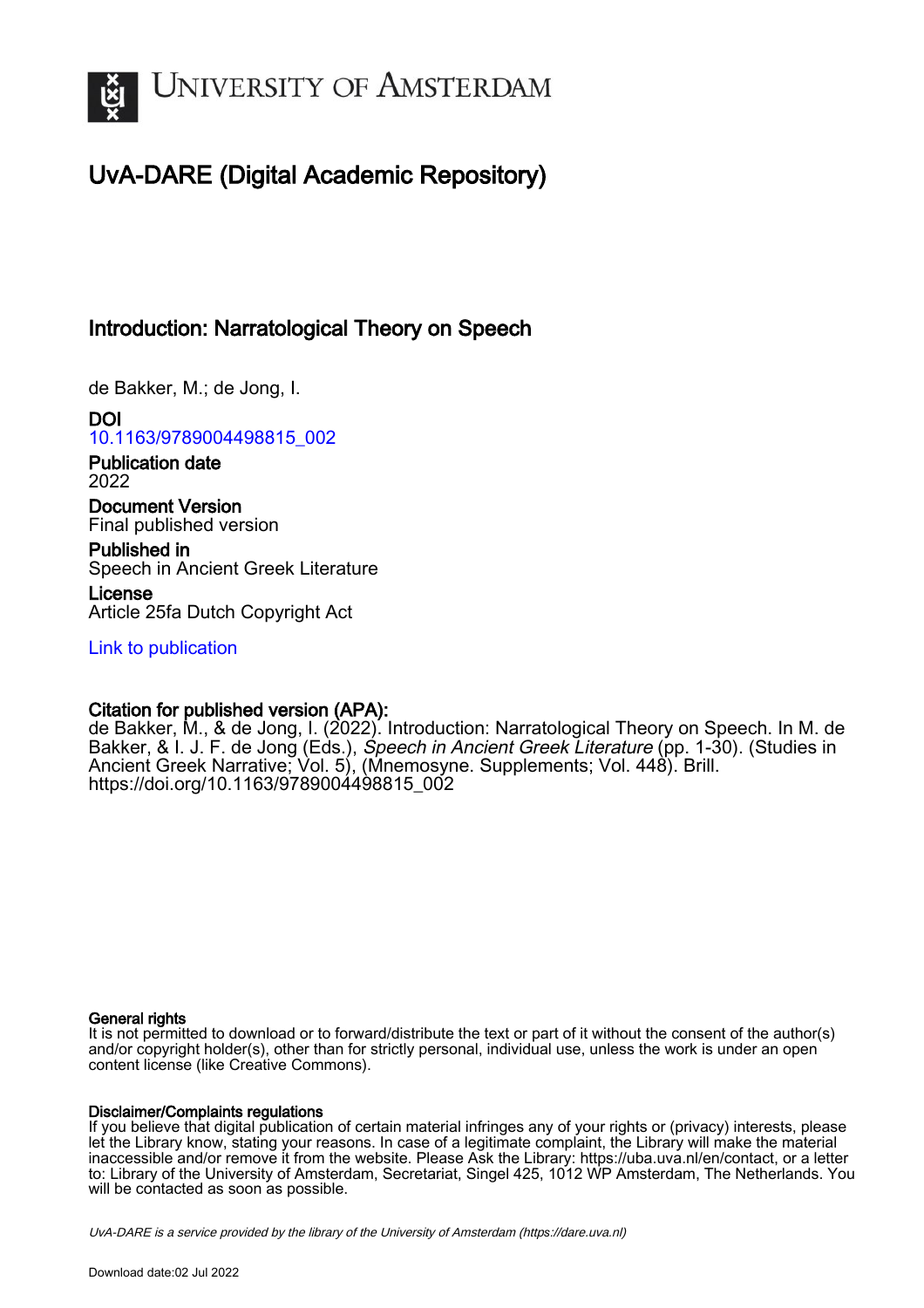## **Narratological Theory on Speech**

*Mathieu de Bakker and Irene de Jong*

#### **Introduction**

In the opening verse of the *Iliad* the narrator asks the Muse to tell him about the wrath of Peleus' son Achilles.We thereby immediately gather that the narrator's voice is not the only one that will be heard. Instead, once we pass the question of who of the gods was responsible for bringing Achilles and Agamemnon into conflict (*Il*. 1.7), it is as if we listen to Muse and narrator singing jointly, their voices effectively blending so that the subsequent tale is endowed with divine authority. Their duet soon gives way to other voices.We listen to Chryses' request to ransom his daughter (*Il*. 1.17–21), which is met by approval from all the Achaeans (*Il*. 1.22–23), except for Agamemnon, who harshly rebukes Apollo's priest (*Il*. 1.26–32). We witness the priest's prayer to Apollo (*Il*. 1.37– 42), and after a brief description of the plague sent by that god, we are plunged into the next assembly scene, and hear Achilles' request for advice from a seer so that Apollo can be appeased (*Il*. 1.59–67). The stage is set for confrontation, fleshed out in the following scene (*Il*. 1.68–305), in which we listen to the voices of Calchas (twice), Achilles (seven times), Agamemnon (four times), Athena and Nestor.

The most ancient specimen of extant Greek narrative already testifies to its typical multi-voiced nature, with the narrator neatly distinguishing between his own words and those of his characters in speeches. We encounter this feature throughout Greek literature, and in a great variety of forms, from highly stylized public speeches such as presented by Thucydides in his *Histories*, to the informal, private conversations as found in the narratives of Xenophon's *Cyropaedeia* or the Greek novels. Even historians like Polybius and Diodorus, who are critical of the device, give the floor to their characters. Most Greek authors however use them liberally, and sometimes even embed them in other speeches (the *speech-in-speech device*), as exemplified by the speeches in Odysseus' narrative to the Phaeacians.<sup>1</sup>

<sup>1</sup> For speech in speech as a feature of drama, philosophical dialogue and oratory, see Bers 1997.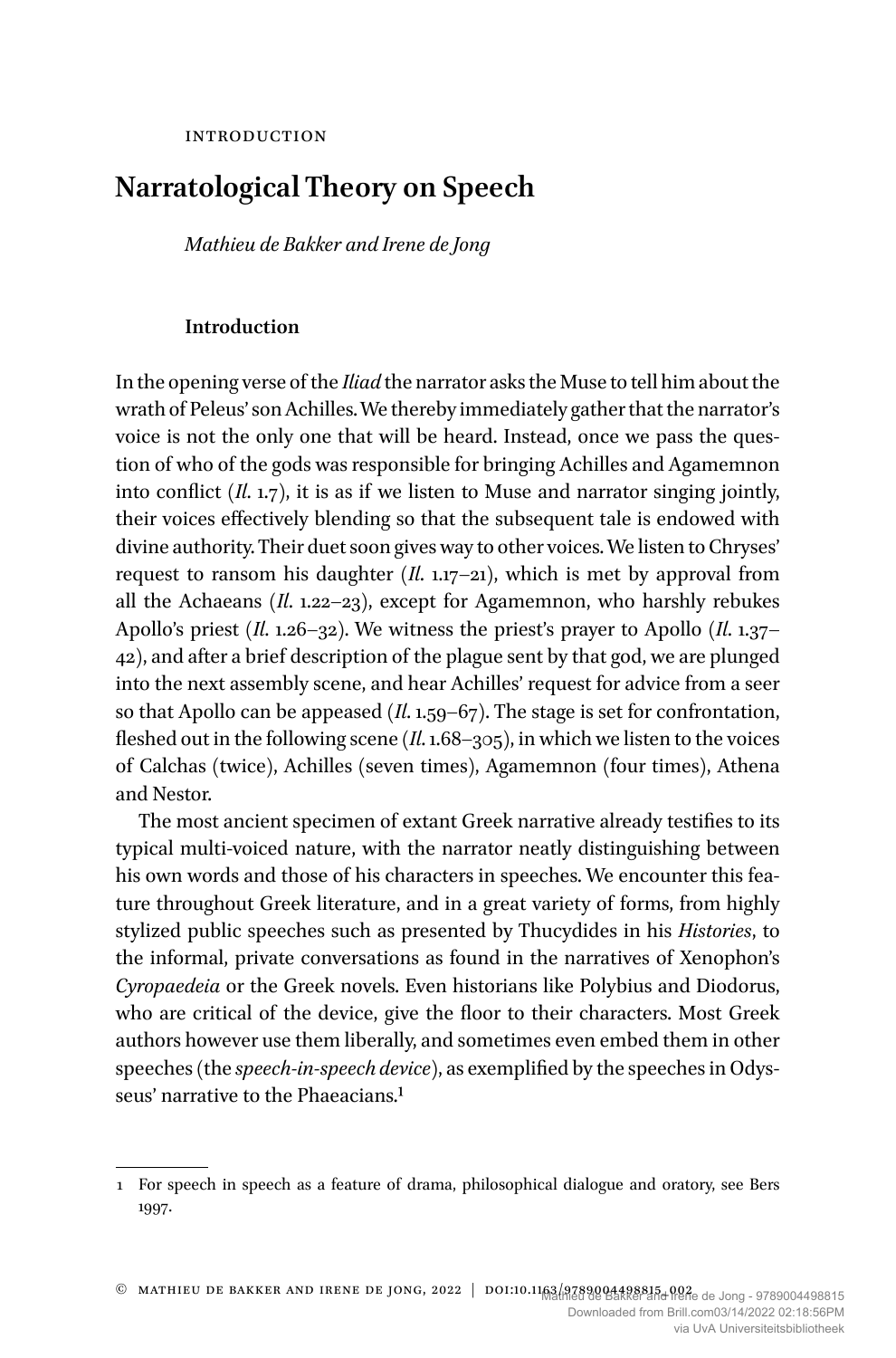This volume sets out to describe and discuss the narratological device of *speech* in the narratives or narrative parts of Greek literature. The word 'speech' has, pending its context, many shades of meaning. Most English speakers will associate it with words of at least a certain length that are spoken in some kind of public and/or ceremonial setting, such as a parliament, a demonstration, a wedding or a funeral. And indeed, in ancient Greek narrative many speeches of this kind are found, which may not surprise us given the importance that was attached to public speaking in the ancient world. However, one only needs to bring to mind the intimate setting of Socrates' conversation with Euthyphron or Herodotus' account of the pillow-talk of Darius and Atossa (Hdt. 3.134), to realize that, in Greek literature, spoken words offer themselves in all forms and all kinds of situations, and that focusing upon the larger public speeches would exclude much interesting material.

We therefore propose to define 'speech' in terms of its *narratological status*, as referring to every occasion in a narrative where a narrator (normally, but not exclusively, via a verb of speaking) indicates that a character speaks (or writes) any kind of discourse to another character in that narrative (the addressee). The figure below illustrates how, in this definition, a speech is embedded in a narrative:



In this volume, we include within this definition any speech that a character addresses to him or herself, such as Xenophon's soliloquy in the *Anabasis* after his dream (Xen. *Anab*. 3.1.13–14, →).2 A distinction will be made between *soliloquy* (a character addresses himself or herself) and *monologue*, a speech that a character delivers to others, but to which no response is given (or mentioned) in the narrative. Also included in the definition are instances of 'self-report', when narrators refer to speeches made by themselves in their narratives. We encounter such speeches especially in oratory and philosophical dialogue.

<sup>2</sup> In antiquity soliloquy was sometimes called *dialogismos* ('internal consideration', see Lausberg 1973: 409–410).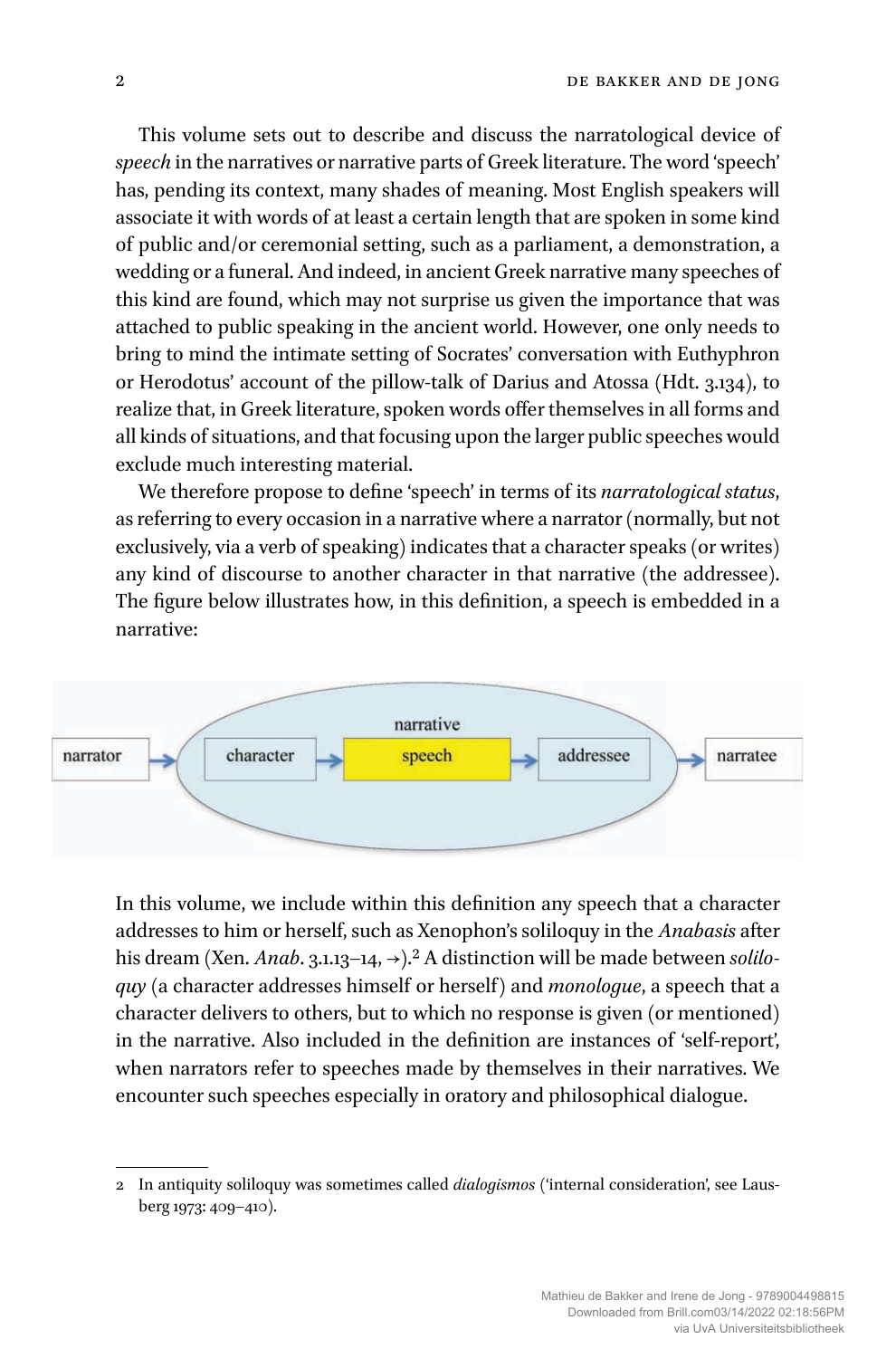#### **Speech in Ancient Literary Theory**

Antiquity did not bequeath us any full theory on speech representation in narrative, but there are interesting (and influential) discussions. Plato, famously, in his *Republic*(3.392c–398b, →) makes Socrates distinguish between narrator-text and character-text, or in his wording between ἁπλῆ διήγησις ('simple discourse', i.e. when the poet speaks as himself), διήγησις διὰ μιμήσεως ('discourse by way of imitation/by impersonation', i.e. when the poet pretends to be one of his characters), and διήγησις δι᾽ ἀμφοτέρων ('discourse by way of both', i.e. narrative in which speeches are embedded) such as found in Homeric epic.<sup>3</sup> Socrates' distinction is part of an ethical discussion of the kinds of discourse that should be allowed a place within the educative curriculum of the ideal state. Discourse with a plurality of voices is to be rejected as it threatens the unity of the soul that is such a fundamental principle of Plato's philosophy. Also, *mimesis* is to be avoided by the guardians since they (should) feel distaste for imitating base people.

Aristotle appears to follow Plato's distinction in his *Poetics*, but omits his predecessor's ethical judgements. He takes Homer as an example of an author who narrates while 'becoming someone else' (ἕτερόν τι γιγνόμενον, 1448a21–22), as opposed to those who do so 'as themselves and without changing' (ὡς τὸν αὐτὸν καὶ μὴ μεταβάλλοντα, 1448a22–23). Instead of διήγησις, Aristotle uses μίμησις to refer to all kinds of literary discourse (drama included), and indicates 'narrative' specifically with ἀπαγγελία. Both philosophers place narrative with speeches on a scale of increasing dramatization, in-between plain narrative without speeches and drama, which consists only of speeches.

When we turn to Quintilian, we may observe that, in his *Institutio Oratoria*, he uses no fewer than eight ways to indicate speech<sup>4</sup> and recognizes its dramatic function, for instance in the specific case of fictive speeches ascribed to characters in oratory:

## *fictiones personarum*, *quae* προσωποποιΐαι *dicuntur, mire … cum variant orationem, tum excitant*.

speeches invented by and ascribed to characters (litt. 'impersonations'), which are called 'prosopopoeiae', lend a wonderful variation and animation to an oration.

*Inst*. 9.2.29, tr. Russell 2001, adapted

<sup>3</sup> The terms *diegesis* and *mimesis*, as used by Plato and Aristotle, have been much discussed. For specific narratological analyses, see e.g. de Jong 2004 [1987]: 2–5 and Halliwell 2014: 129–137.

<sup>4</sup> *sermocinatio* (*Inst*. 9.2.31); μίμησις (*Inst*. 9.2.58), *imitatio morum alienorum* (*Inst*. 9.2.58), *ser-*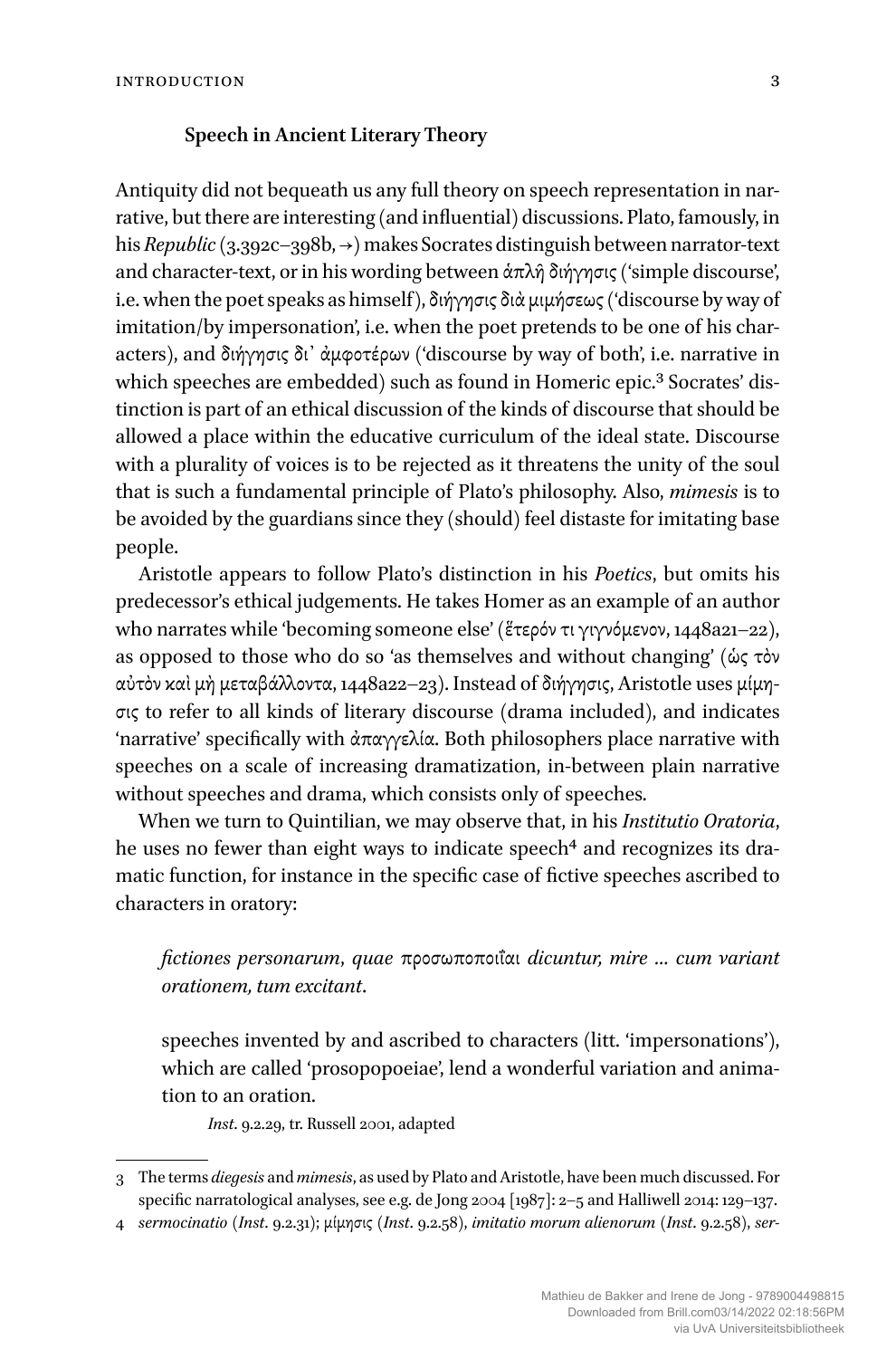Quintilian next points out that the device enables the orator to 'draw into the open' (*protrahimus*, *Inst*. 9.2.30) the thoughts of his opponents by way of a soliloquy. He thereby suggests that by ascribing a speech to someone else one can bypass the question of evidence, as the device itself heightens credibility, provided that it is handled with care and in accordance with the character (ἦθος) of the speaker. This type of speech allows an orator to 'show', not 'tell', and thereby enhances his credibility in an entirely natural manner.5

A second function of speeches that ancient literary critics acknowledge is characterization. The following instruction is found in the *Progymnasmata* ascribed to Hermogenes:6

In every respect one should guarantee the typical traits that belong to the characters that are presented and the circumstances (σώσεις τὸ οἰκεῖον πρέπον τοῖς ὑποκειμένοις προσώποις τε καὶ καιροῖς). For the speech of a young man is different from that of an old man, and the speech of someone who is glad, differs from someone who is vexed.7

The handbook equates ἠθοποιΐα to character-text, and separates it from προσωποποιΐα (speech ascribed to inanimate objects) and εἰδωλοποιΐα (speech ascribed to the dead).8 Furthermore, it makes a distinction between soliloquies (ἁπλαῖ ἠθοποιΐαι) and speeches addressed to others (διπλαῖ ἠθοποιΐαι). It is in relation to all these categories that the author—like Quintilian and others points out the importance of making the speech in agreement with the character of the speaker. This does not merely affect the content: he also relates this principle to aspects of the *elocutio*, such as the phrasing of sentences and the choice of words.

*mones hominum assimulati* (*Inst*. 9.2.31); διάλογοι (*Inst*. 9.2.31), *prosopopoeia* (*Inst*. 1.8.3; 2.1.2; 3.8.49, 52; 4.1.69, 2.106; 6.1.25; 9.2.29, 31, 37; 11.1.41), *fictio personae* (*Inst*. 9.2.29). See Lausberg 1973: 408–409, for a complete overview of the terms for speech in Latin rhetorical theory.

<sup>5</sup> Compare Tannen (1982, 1986), who draws similar conclusions in relation to speeches in general in modern American (literary) narratives.

<sup>6</sup> Hermogenes' treatment of *ethopoeia* became highly influential in the Middle Ages thanks to Priscianus' translation of the *Progymnasmata* (the *Praeexercitamina*). He translates*ethopoeia* with *adlocutio*. See Specht 1986.

<sup>7</sup> Compare Horace, *Ars Poetica*, 114–118 for a poetical version of this adagium. Lucian makes the same claim in relation to speeches in historiography: μάλιστα μὲν ἐοικότα τῷ προσώπῳ καὶ τῷ πράγματι οἰκεῖα λεγέσθω 'let the words be spoken by all means in accordance with his [the speaker's] character and familiar with the situation at hand' (Lucian, *Hist. Conscr*. 58). See Gray 1987: 469–471 and Schulte-Altedorneburg 2001: 82–91.

<sup>8 [</sup>Herm.] *Prog*. 9.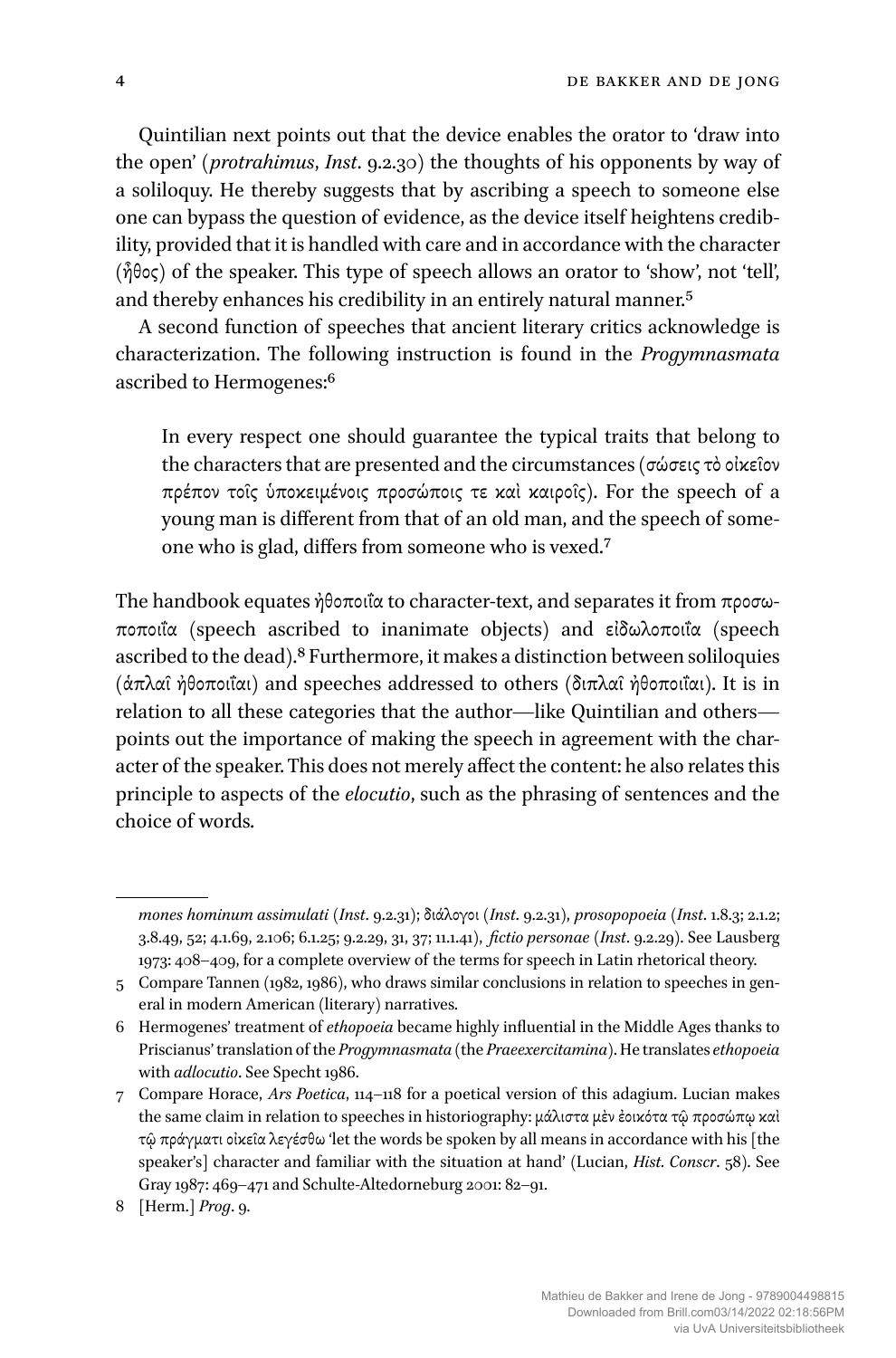Rhetorical treatises also point at different types of speech. Cicero, for instance, mentions 'conversations' (*colloquia personarum*) among several literary devices that make a narrative 'smooth' (*suavis*),<sup>9</sup> and Dionysius of Halicarnassus and Quintilian distinguish between private 'conversations' (Lat. *sermones*, Gr. ἠθοποιΐα, διάλογοι) and 'public speeches' (Lat. *oratio, contio*, Gr. δημηγορία), as exemplified respectively in Herodotus and Thucydides.10 Furthermore, the phenomenon of the collective speech, speeches ascribed to collectives like cities, peoples, or government bodies, has been observed (see further below).11

Finally, distinction is made between 'direct speech' (*oratio recta*) and 'indirect speech' (*oratio obliqua*).12 The earliest description of the latter is found in Quintilian, who describes what we would call indirect discourse as 'an oblique address' (*adlocutio obliqua*) and explains it as a speech presented in 'narrative form' (*in speciem narrandi*, *Inst. Orat*. 9.2.37).13

The opposition between *oratio recta* and *obliqua* is specifically relevant for historiography, the one genre where the use of speech is disputed throughout antiquity, as the historicity of words can be less easily vouched for as that of deeds. Thucydides is the first of whom we are certain that he was aware of this problem, since he avoided the private conversations that his predecessor Herodotus had still freely used in his *Histories*, and, in his chapter on method (Thuc. 1.22,  $\rightarrow$ ), attempted, in clouded language, to reconcile a necessary degree of liberty in composing his speeches with his ambition to present the words of his characters as closely as possible to 'what was actually said'. In later antiquity historiographers like Polybius ( $\rightarrow$ ) and Diodorus Siculus became more critical of speeches, with the former stating that they should be used to represent only 'what was truly said'.14 They use speeches in direct discourse

<sup>9</sup> Cicero *Part. Or*. 32.

<sup>10</sup> Dion. Hal. *Thuc*. 23; Quint. *Inst*. 10.1.73.

<sup>11</sup> See Lausberg 1973: 412–413.

<sup>12</sup> Observe that Latin uses *obliquus* also to indicate 'obscurity' in language that results from too much rhetorical elaboration. Thus the author of the *Rhetorica ad Herennium* warns against abundant use of rhetorical figures as it makes the speech 'obscure' (*orationem … obliquam*, *Rhet. ad Her*. 4.16).

<sup>13</sup> Compare Pomponius Porphyrio's commentary on Horace's *Epode*11.15. The commentator claims that the change 'from indirect to direct speech' in this passage (*ab obliqua oratione … ad rectam*) confuses the reader. In ancient Greek scholarship the distinction is not clearly made. In the (late-Hellenistic?) treatise *On Style*, the unknown author points at the 'grandeur' (μέγεθος) that results from the use of a 'complex' (πλάγιος, Lat. *obliquus*) instead of a 'simple' (εὐθύς, Lat. *rectus*) sentence (*On Style* 104), illustrating this with an indirect discourse clause from Xenophon's *Anabasis* (Xen. *Anab*. 1.8.10).

<sup>14</sup> Pol. 12.25: ἐξήγησιν τῶν κατ᾽ἀλήθειαν εἰρημένων. Cf. Diod. Sic. 20.1–2.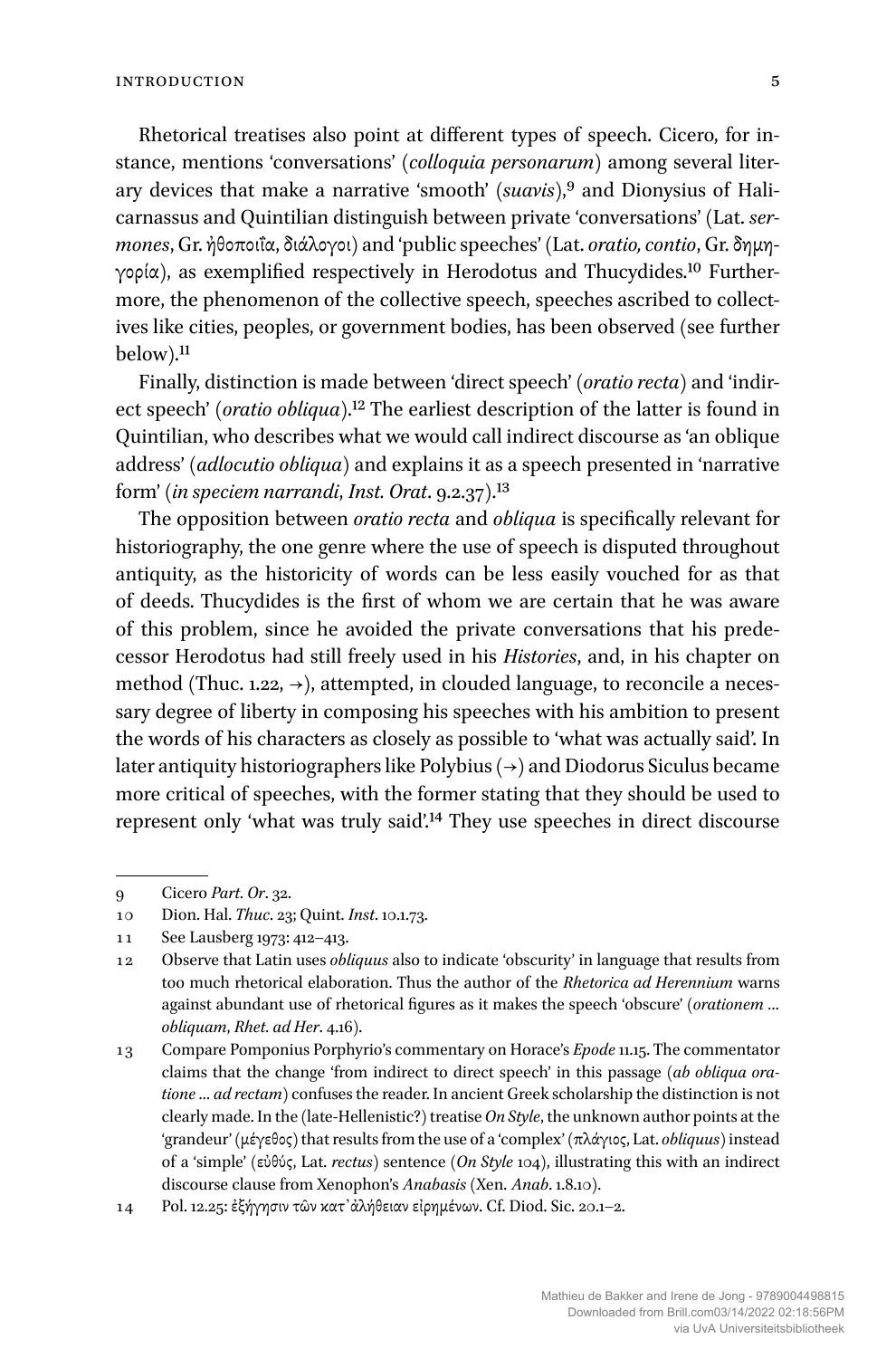more sparsely, instead preferring indirect discourse to summarize the gist of what was said. This scepticism *vis-à-vis* the use of direct discourse for the representation of speeches in historiography is confirmed in the Latin tradition by Justinus (3rd ct. ad), who, in his *epitomae* of the *Historiae Philippicae* of Pompeius Trogus (38.3.11), intriguingly refers to Trogus' preference of *oratio obliqua* to *oratio recta* and his criticism of Livy and Sallust for incorporating 'speeches in direct discourse instead of their own language' (*contiones directas pro sua oratione*) and thereby 'transgressing the limit of historiography' (*modum historiae*). Thus, whereas ancient theory treats speech representation in narrative merely as a literary or rhetorical device, the historiographers seem to have actively reflected upon the relationship between the historical antecedent of the speech and the particular form in which it should be presented in the narrative.

#### **Modes of Speech**

In every age the representation of spoken discourse in written literary texts takes place according to certain conventions. In modern literature, one can think of speaker-indications, quotation-marks, and, in the case of dialogues, a page lay-out in which the speech of every next speaker is given a new line. In ancient Greek narrative—which was usually read out or performed—speeches are normally marked off by a form of *attributive discourse*(see section 8 below), an introduction and capping in words.

The speeches that follow after such introductions can be presented in various *modes of speech*.15 In this volume we distinguish three modes of speech which we define primarily along syntactic lines: *direct discourse* (DD), *indirect discourse* (ID) and *record of speech act* (RSA).16 Three simple examples are:

- (a) 'According to this decree I order (κελεύω) you to elect your generals and, by Zeus (νὴ Δία), if it seems right to you (ὑμῖν), in the first place my own relative Pericles (τὸν ἐμοὶ προσήκοντα).' (Xen. *HG* 1.7.21)
- (b) And they [the Thebans] ordered (ἐκέλευον) them [the Athenians] to come to aid (βοηθεῖν), saying (λέγοντες) that they could (ἐξείη) now (νῦν) take revenge upon the Spartans for everything they had done. (Xen. *HG* 6.4.19)

<sup>15</sup> For various discussions of speech modes, see e.g. Genette 1980: 169–185; Leech, Short 1981: 323–324; Wakker 1997: 217–227; Laird 1999: 87–89; Bortolussi, Dixon 2003: 200–236; McHale 2014.

<sup>16</sup> For this term and its background, see Laird 1999: 99, and n. 50.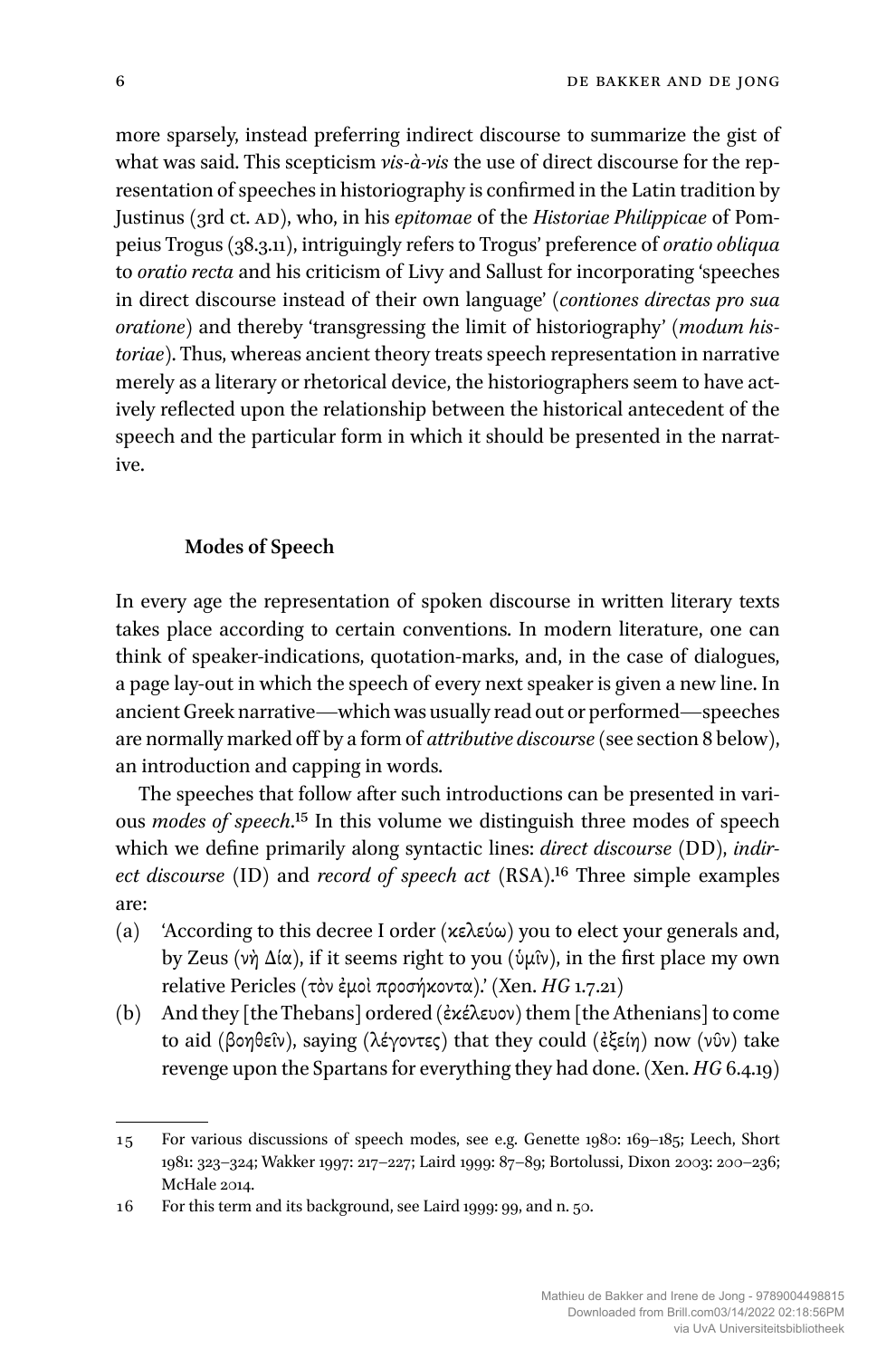(c) He ordered (ἐκέλευσε) the eleven against Theramenes. (Xen. *HG* 2.3.54) Xenophon presents the command in (a) in DD and thereby conveys the impression as if we listen to the character's own words. This impression is heightened by the presence of the interjection 'by Zeus' (νὴ Δία). The deictic centre lies with the character, as we can derive from the use of the present tense and the first and second person verb forms and pronouns (κελεύω, ὑμῖν, ἐμοί).

The Thebans' command in (b) is in ID. Their words are presented from the temporal perspective of the narrator, who uses a past tense in the third person (ἐκέλευον) followed by an infinitive (βοηθεῖν) to convey its content, and adds a ὡς-clause of indirect statement with an oblique optative (ἐξείη).17 The deictic centre, however, does not lie exclusively with the narrator, as we can derive from the use of 'now' (νῦν), which refers to the time of speaking. In fact, the speech mode ID is often ambiguous in this respect, and it is too simplistic to say that it adapts the content of a character's speech to the perspective of the narrator.18

The command in (c) is recorded as a speech act (RSA). There is no subordinate (ὡς/ὅτι or infinitive) clause, but an object is added that indicates the addressee, as well as a prepositional phrase that signifies the target of the order (Theramenes).In the case of RSA s such additions need not even be present and the verb of speaking itself may suffice (e.g. 'he stood up and spoke'). Under all circumstances the deictic centre lies with the narrator.

Despite their syntactic differences, in all three speech modes the narrator is unequivocally the agent responsible for the discourse ascribed to characters. In the case of DD, the pretence is that we hear the actual words spoken by characters, without any mediation, but even here the steering hand of the narrator can be observed:

The old man turned toward him suddenly and spoke rapidly and furiously in a dialect that Robert Jordan could just follow. It was like reading Quevedo. Anselmo was speaking old Castilian and it went something like

<sup>17</sup> For the grammatical aspects of these constructions, see *CGCG* 41.13.

<sup>18</sup> Coulmas 1986: 5: 'What appears to be simply the alternative to direct discourse is thus a complex assembly of ways of reporting another's speech or certain aspects thereof, all labeled "indirect discourse." They differ with respect to the faithfulness to the form of the original utterance and with respect to the processing of its content by the reporter. The combination of these two dimensions of variation make indirect speech a versatile mode of speech reporting ranging from faithfully adapting the linguistic form of the reported utterance to the deictic center of the report situation to a summarizing paraphrase of an utterance irrespective of its linguistic form.'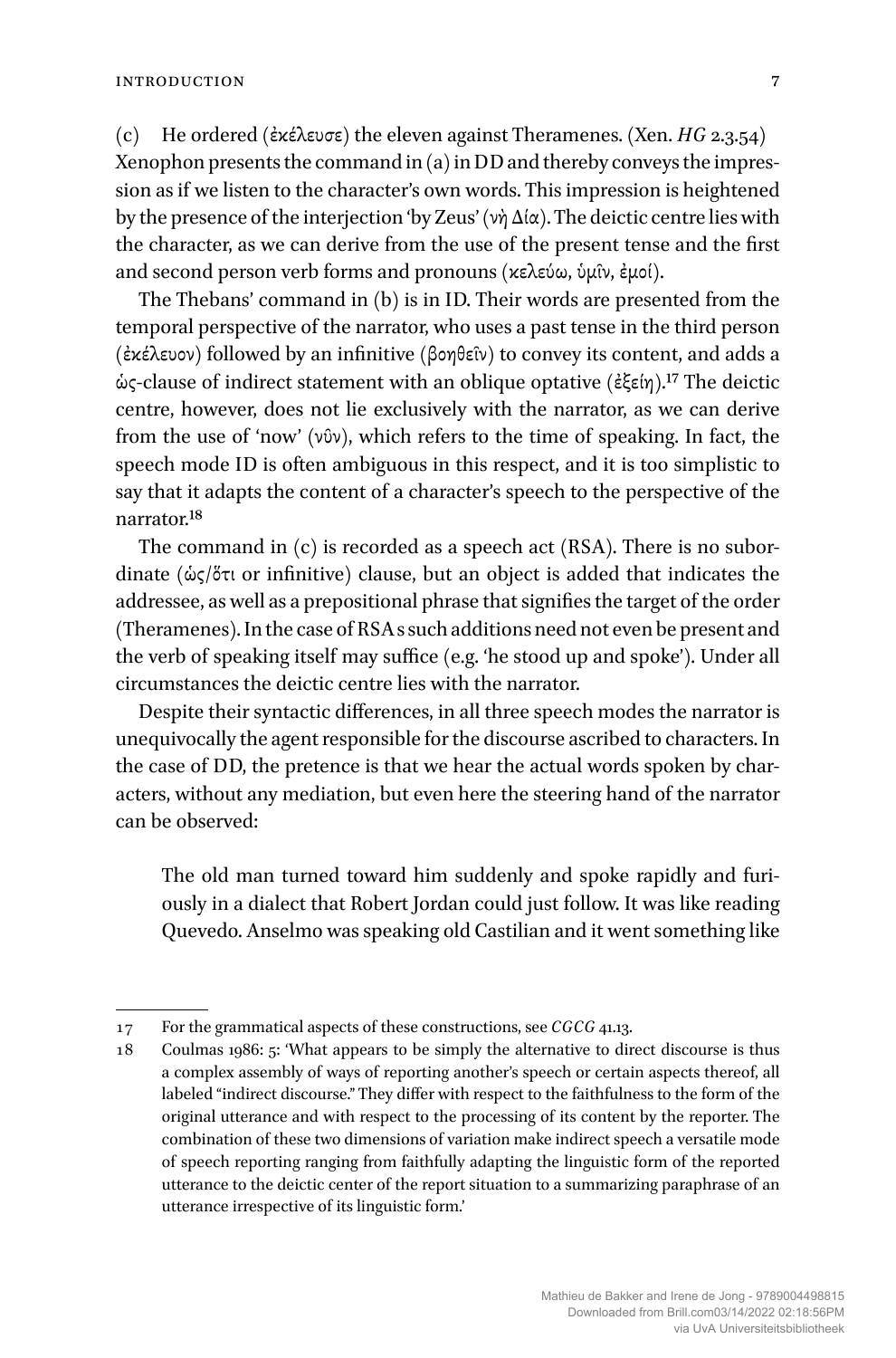this, 'Art thou a brute? Yes. Art thou a beast? Yes, many times. Hast thou a brain? Nay. None. Now we come for something of consummate importance and thee, with thy dwelling place to be undisturbed, puts thy foxhole before the interests of humanity. Before the interests of thy people. I this and that in the this and that of thy father. I this and that and that in thy this. *Pick up that bag*.'

ernest hemingway, *For Whom the Bell Tolls*

So mostly the fellow is trying to blow their minds because they are being so smug and knowing about The Black Man. He's saying, Don't try to tell *us* who our leaders are, because you don't know.

tom wolfe, *Radical Chic & Mau-mauing the Flak Catchers*

In the first example the narrator quotes the words spoken by one of his characters but the introductory phrase ('it went something like this') already indicates that they are not meant to be taken as a literal representation. In fact the speech represents what Hemingway's main character Robert Jordan was able to make from the old Castilian dialect that his companion speaks when he urges a guerilla leader to co-operate, and he certainly does not understand all of it ('I this and that in the this and that of thy father. I this and that and that in thy this.'), though the main point ('Pick up that bag') is clear to him. In the second example the narrator first, with 'is trying to blow their mind', refers to an angry, cynical rant by a student (here indicated as 'the fellow') in response to the attempt of his teacher to make her students sympathize with the Black Panther Party by reading from the work of its leader. Next, the narrator summarizes the essential point that explains the student's angry reaction (the feeling that his teacher encourages his fellow students to appropriate something that exclusively belongs to himself), but instead of explaining this in his own voice, he ascribes imagined direct discourse to the complaining student (and, with italicized '*us*', even a direction as to its presupposed pronunciation), thereby essentially representing the gist of his—presumably much longer—rant in a single sentence.

Moving to ancient Greek narrative, we can observe similar means by which the narrator influences the presentation of speeches in DD. Even in the Museinspired Homeric epics, although the pretence is that we are hearing the *ipsissima verba* of the heroes from the past, the narrator's hand can be seen in the consistent stylization of speeches, which is attained, for instance, by the inclusion of formulaic epithets, the use of comparable settings and lengths of speeches, and the overarching structure of speeches spoken by different characters at different places, who, strictly speaking, could not know what another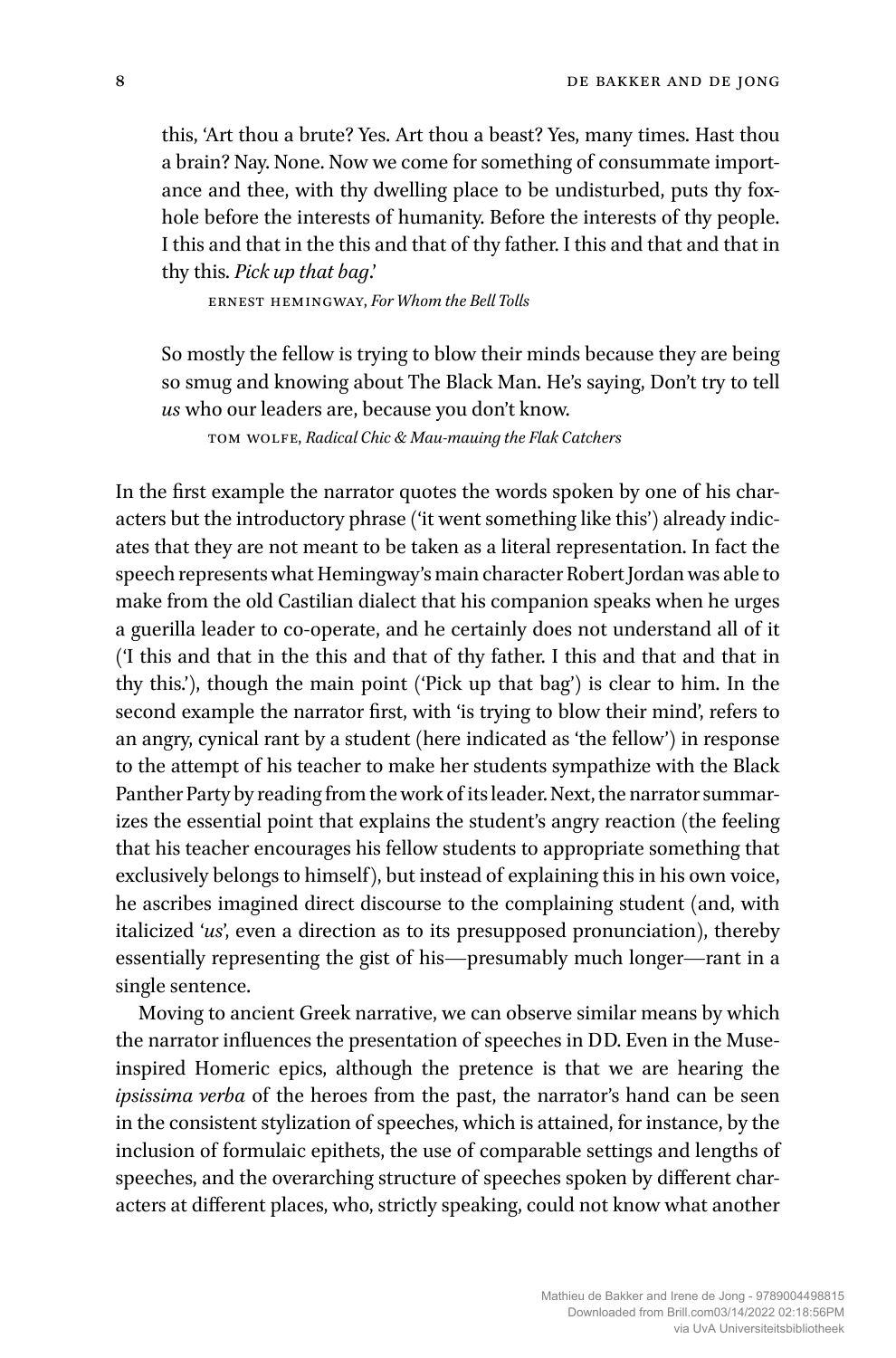person has said but still use similar argumentative structures. Furthermore, narrators may use DD for speeches spoken collectively by more characters at the same time (e.g. with the so-called '*tis*-speeches') or spoken repeatedly by the same character (e.g. when a general encourages his troops whilst riding along the ranks). Narrators may verbalize a character's unspoken thoughts in the form of a soliloquy. The narrator may even more or less explicitly hint at the control exercised over the characters' words by introducing them with ἔλεγε τοιάδε or τοιόνδε ('(s)he spoke words of the following kind') rather than ἔλεγε τόδε or τάδε ('(s)he spoke as follows').

Narrators, both ancient and modern, quote a foreign character's words in the language of the narrative (not in the foreign language itself), obviously in order to allow their narratees to understand what is said; we may call this the convention of shared language. Occasionally, however, a narrator may draw attention to the fact that a foreign language *was* spoken even if it is not quoted, as in the example from Hemingway ('Anselmo was speaking old Castilian') or in the following extract:

'Avoid irritation more than exposure to the sun. Adieu. How do you English say, eh? Good-bye. Ah! Good-bye. Adieu. In the tropics one must before everything keep calm.' … He lifted awarningforefinger … '*Du calme, du calme. Adieu*.'

joseph conrad, *Heart of Darkness*

The internal narrator recounts an encounter with a Belgian doctor. Although most of the conversation is represented in English, we understand from the occasional use of French words ('*Du calme, du calme*') and from the doctor's ignorance of the word for 'good-bye' in English that we are to imagine that the conversation was in fact wholly conducted in French. Ancient Greek narrative in general follows this convention, but we will come across occasional instances where, usually to great narrative effect, attention is drawn to the fact that a foreign character actually speaks a different language.

A last example of the strong influence of the narrator, even in the case of DD, concerns*imaginary speeches*, which usually take the form of 'speech in speech'. It starts with the potential '*tis*-speeches' of Homeric heroes like Hector, who imagines what the Trojan men and women will say about him (*Il*. 22.107). The trope then becomes very popular in later narratives too, certainly stimulated by the rhetorical exercise of the *prosopopoeia* discussed above. Sub-types of imaginary speech are what in rhetorical theory is called *procatalepsis* or *anticipatio*, a hypothetical reaction ascribed to one's addressee or opponent in a debate, and *hypophora*, the reporting of fictitious objections by an anonym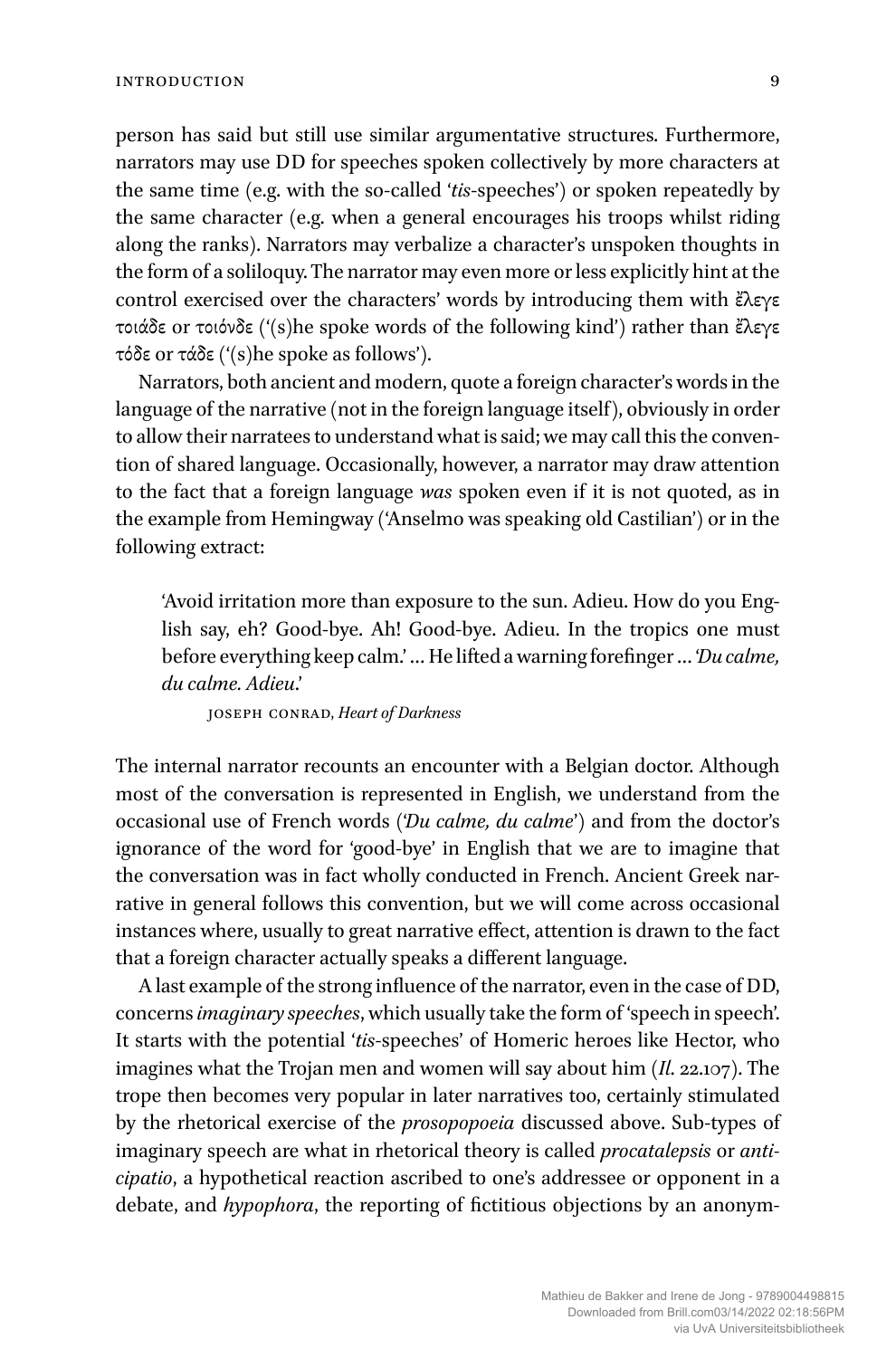ous interlocutor. Chapters to follow will show the widespread use of imaginary speech, also outside oratory.

In the cases of ID and RSA, the narrator's presence is always in some way observable. He may interrupt the speech to add an evaluation, comment on a character's words, or indicate that only a small part or summary of a speech is presented. An example is the way in which Thucydides represents Pericles' speech to the Athenians at the dawn of the first Peloponnesian invasion of Attica:

And he [Pericles] urged them to keep faith since the city would normally receive taxes worth six hundred talents per year from its allies even without taking other sources of income into account, and on the Acropolis was at that time still (ἔτι τότε) stored a sum of six thousand talents of minted silver (for at its peak that sum had been nine thousand seven hundred, but parts of it had been spent on the gateway to the Acropolis and other building activities and on Potidaea).

Thuc. 2.13.3

In this instance of ID the deictic centre lies entirely with the narrator (observe ἔτι τότε, by which he refers back to the moment in the past when the speech was delivered), and the narrator adds a comment, indicating how much minted silver Athens had possessed at its peak and how it was spent.

In setting out a tripartite definition of the speech modes DD/ID/RSA along primarily syntactic lines we realize that we cannot do justice to the full complexity of speech representation throughout ancient Greek literature. First, the distinction between DD, ID and RSA is not always straightforward. A special phenomenon to be observed in this context is 'downshift': when the dependent indirect speech construction is given up in favour of an independent one.<sup>19</sup> An example is Demodocus' second song (on Ares and Aphrodite,  $\rightarrow$ ) in the *Odyssey*, where the indirect discourse (8.268 ὡς … ἐμίγησαν, 'how [Ares and Aphrodite] made love') gives way to unmediated narration (269 πολλὰ δὲ δῶκε, 'and [Ares] gave many gifts'), with the effect that the voices of the character Demodocus and that of the narrator blend (which can be considered a metaleptic device).

Second, it may not always be clear whether a verb unambiguously refers to a speech act. In an instance like 'Odysseus was angry with the Phaeacians' we

<sup>19</sup> See Slings 1997: 204 and 2002: 53–54. He uses both 'downshift' and 'downslip', but the first seems to be the better term.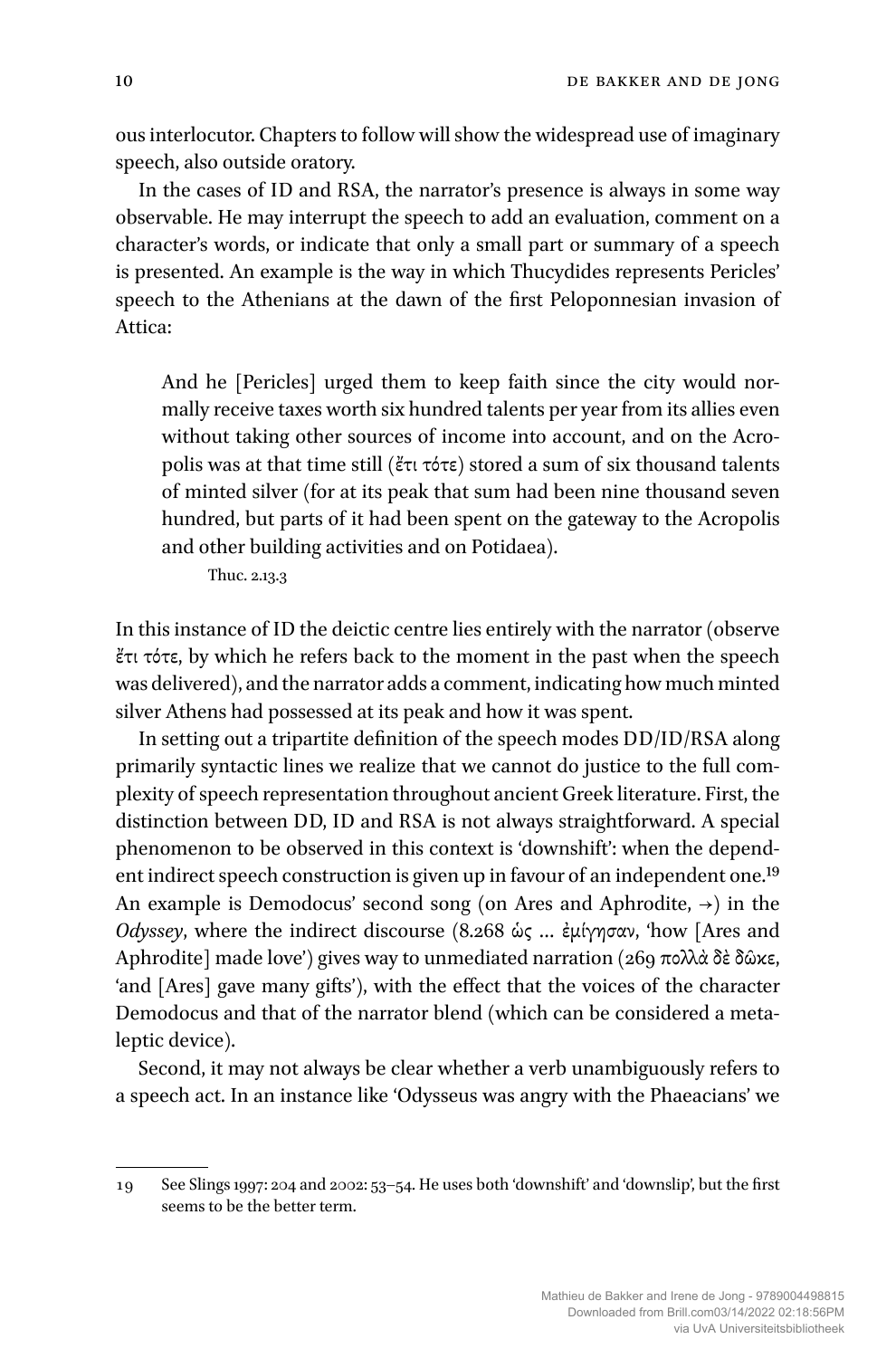need the context to determine whether he gave voice to his anger or kept it to himself. And in a case like 'Odysseus was hosted by the Phaeacians', the event implies all kinds of speech acts which the narrator, however, has not chosen to flesh out. In cases like the latter we suggest indicating that speeches between characters are *implied*.

Third, there is the category of *free indirect discourse* (FID). According to modern narratologists, FID concerns sentences that are *not* introduced by a verb of speaking and where person and usually tense follow the perspective of the narrator, but spatio-deictic centre and occasionally tense that of the character, $20$  e.g.:

His ostensible reason, however,was to askwhether Mr.Woodhouse's party could be made up in the evening without him, or whether he should be in the smallest degree necessary at Hartfield. If he were, everything else must give way; but otherwise his friend Cole had been saying so much about his dining with him—had made such a point of it, that he had promised him conditionally to come.

jane austen, *Emma*

In the first sentence we are dealing with ID ('to ask'), but in the second it is clear that we are still being given a representation of the character's words (note 'his friend' and a mimetic element like the repetition 'had been saying' … 'had made such a point of it') but now without a verb of speaking or dependent construction (and with third person forms and past tenses). In ancient Greek narrative the presence of FID is less easy to establish. The independent oblique infinitive which we often find, sometimes in long stretches of text, in Herodotus has been mentioned as a candidate but here a verb of speaking is always near or mentally to be added, and the very use of the infinitive (rather than the indicative) signals that we are dealing with words of a character rather than the narrator; thus this would seem to be ID, rather than FID. Some of the ensuing chapters will explore possible instances of FID.

#### **Functions of the Modes of Speech**

The functions of DD are highly diverse, and include, to mention only some, characterization and motivation of the plot (more on this in later sections).

<sup>20</sup> See e.g. McHale 1978 and 2014.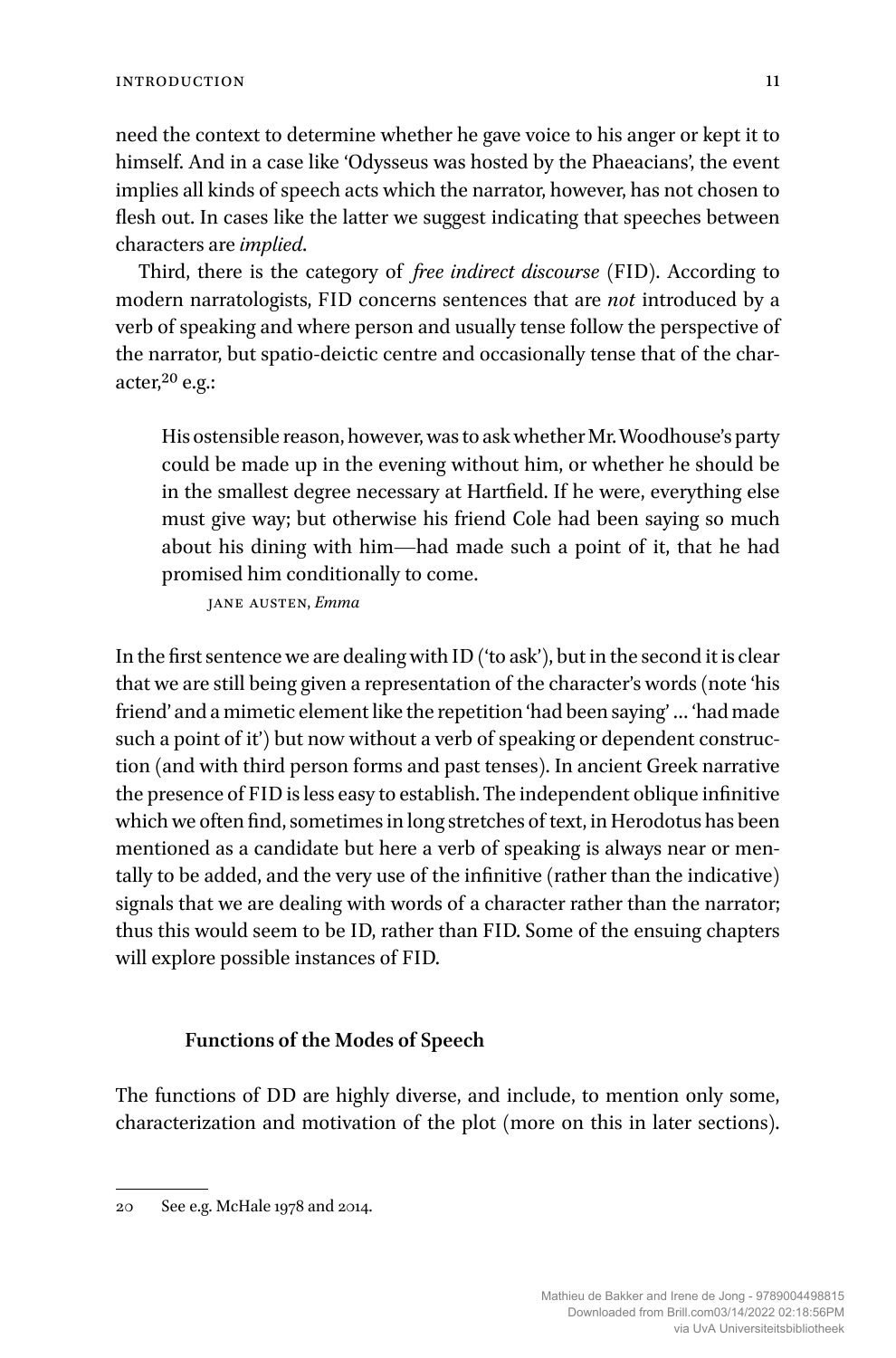There are wide divergences between authors in the frequency, length and distribution of speeches. Some authors favour conversations, others long set speeches. A popular form is the one-liner, which can be used as a punchline (Plutarch  $\rightarrow$ ), to characterize an individual speaker (Philostratus  $\rightarrow$ ), or to mark the end of an episode (Herodotus  $\rightarrow$ ). But a general tendency is to insert speeches in order to mark important statements or crucial decisions.

ID may serve narrative economy, i.e. may be chosen when speeches repeat information that is already given and can be quickly dealt with. Typical examples are Odysseus' story about his adventures to Penelope (Hom.*Od*. 23.310– 341), and Croesus' summary of Solon's visit to his palace when he is crossquestioned on the pyre by Cyrus' interpreters (Hdt. 1.86.5). In both cases the addressees are not yet familiar with the content of the speeches, but the narratees are, so that the use of DD would lead to tedious repetition.

Narrative economy is however not the only reason why speeches are presented in ID. It can be used to represent the gist of what was said rather than its literal phrasing, a mode of presentation that we often witness in non-fiction writing, e.g.:

In a meeting with the governing Revolutionary Command Council, Hussein argued that if he were to leave the ruling al-Sabah family in charge of part of Kuwait, they would mobilize international—particularly American—pressure to force Iraq to withdraw. A quick and decisive invasion that toppled the al-Sabah before they had a chance to call for American intervention would give Iraq the best chance for success. Moreover, were Iraq to absorb its oil-rich neighbor entirely, it could solve all its economic problems at once.

eugene rogan, *The Arabs: A History*

Rogan does not present Hussein's words in DD—in contrast to the many other literal quotations in his historical study. This meeting of the Iraqi command council was held in utmost secrecy, and the author got to know Hussein's words via a source that in turn relied on minutes of the meeting. This, as well as editorial considerations, made him decide to present Hussein's words in ID.21

Rogan's approach can be compared to that of a historiographer like Polybius, who insisted on representing the words of his characters in DD only if they could be reported 'as they were truly spoken' (Pol. 12.25, see above). It appears, then, that ID was considered—at least in part of the historiograph-

<sup>21</sup> As the author let us know in an e-mail correspondence conducted on 11th March 2017.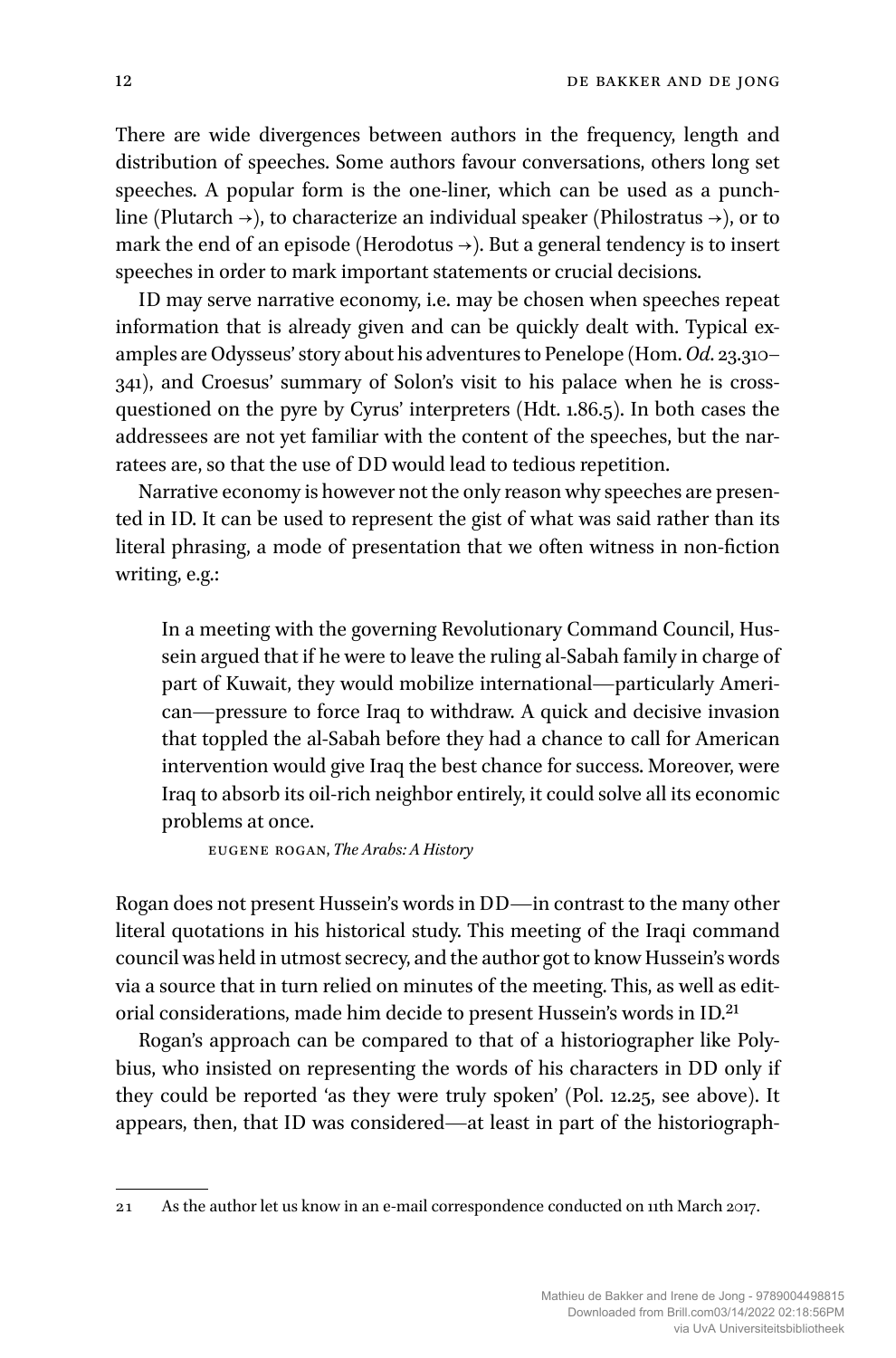ical tradition—a better means to convey words spoken at some point in the past, as this speech-mode reveals the narrator's involvement as a mediator.

The representation of speeches in ID can also serve certain narrative effects. In Ishiguro's novel *The Remains of the Day* the internal narrator Mr Stevens, an ageing butler, recalls the day that he dutifully obeyed his master's request to fire two Jewish maids. This causes a crisis between him and his close colleague Miss Kenton, and the narrator reports their verbal interactions almost exclusively in DD, making the narratee a witness to their arguments. The actual firing of the maids, however, he reports in ID:

I explained the situation to them as briefly as possible, underlining that their work had been satisfactory and that they would, accordingly, receive good references. AsI recall, neither of them said anything of note throughout the whole interview, which lasted perhaps three or four minutes, and they left sobbing just as they had arrived.

kazuo ishiguro, *The Remains of the Day*

The narrator only briefly reports what he said to the girls, and avoids telling which words he chose to explain the situation, only pointing out that they were brief. The narratees could speculate about them, but it seems more likely that the narrator deliberately abstains from committing to paper a more prolonged version of this event because it was too painful to remember (and he has tried to forget, hence his 'as I recall'). This contributes to the characterization of the internal narrator as a man who struggles to reconcile sentiments such as pain, love and pride, with his unconditional professionalism and loyalty as a butler to his master.

In ancient Greek narrative similar instances of ID as a means of glossing over or 'camouflaging' an item of importance can be observed. In Herodotus' Croesus-*logos*, the oracle that limits the reign of the Mermnadae to five generations (Hdt. 1.13.2) is presented in ID. This reflects its negligence by the characters in the story and also makes the narratees forget it, until the Pythia refreshes their memory after Croesus' fall, in a speech presented in DD (Hdt. 1.91).

Finally, ID is also used when tales and traditions are ascribed to *reported* narrators,<sup>22</sup> who are usually anonymous. Their reported narratives are introduced by 'they say' or 'it is said' (φασί(ν), λέγεται), or ascribed to an ethnic group (e.g. 'the Persians say …'). In this form, they betray the typical oral context in which they come to the ear of the narrator and his narratees, and also allow the narrator to respond and evaluate their content.

<sup>22</sup> Reported narrators are discussed in *SAGN* i: 108–109.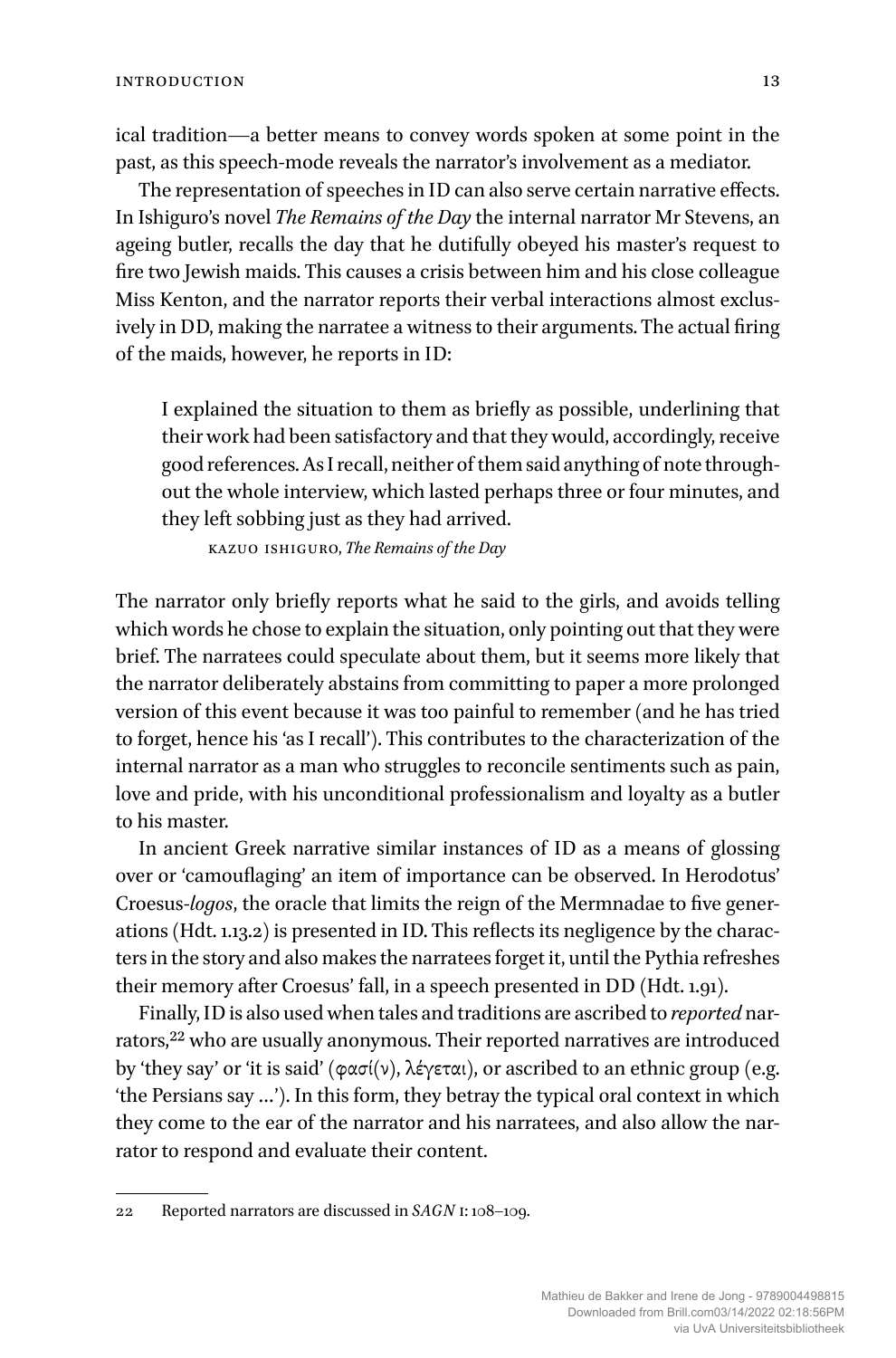RSAs are, like ID, often used for the purpose of narrative economy but special effects can be detected too, e.g.:

'Humph!' said Miss Murdstone … 'I suppose I had better say yes.' (DD) I thanked her (RSA), without making any demonstration of joy, lest it should induce her to withdraw her assent.

charles dickens, *David Copperfield*

Here the brevity of the narrator's reports mimics the brevity of the words spoken.

'Did not I tell you what he [Mr. Elton] said of you the other day?' (DD) She then repeated some warm personal praise which she had drawn from Mr Elton, and now did full justice to. (RSA)

jane austen, *Emma*

The RSA may be just a means of summarizing the lavish personal praise but it also allows the narrator to suggest an element of exaggeration on Emma's part.

#### **Rhythm and Speech**

Another factor that influences the mode in which speeches are presented concerns the narratological category of 'rhythm' (duration, speed), the amount of time devoted in the story ('story-time') to an event as compared to that in the fabula ('fabula-time'). When the story-time approaches the fabula-time, the events in the narrative are told as a 'scene' and DD is an obvious element of scenes. Solon's famous diatribe about the mutability of fate in a human's life to Croesus in Herodotus (1.32) or the many conversations of Emma in Jane Austen's novel—seem to—take up the same time as they would do when spoken in reality. Such scenic realism is only imaginary, however:<sup>23</sup> real speech takes up much more time, due to the many repetitions and pauses which speakers make and the fillers, type 'uh', they add, than the cleaned-up and stylized representation of speech in a narrative text. Modern novels can represent pauses in speech typographically, but usually will have the narrator indicate them:

'But every thing of that kind,' said Emma, 'will soon be in so regular a train—'

<sup>23</sup> See Sternberg 1982 and Fludernik 1993: 427–456.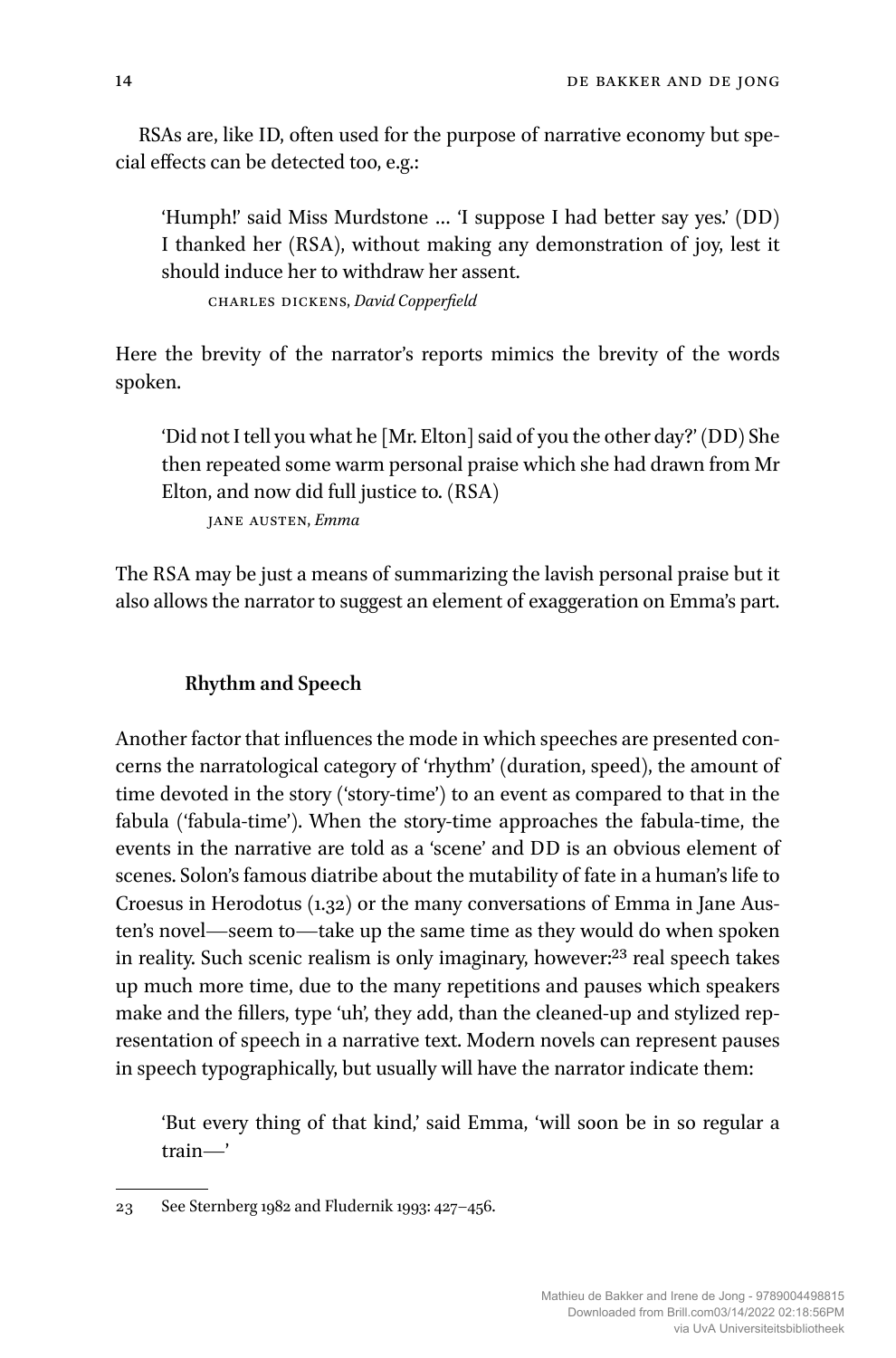'Well,' said Mrs. Elton, laughing, 'we shall see.'

Emma, finding her so determined upon neglecting her music, had nothing more to say; and, after a moment's pause, Mrs. Elton chose another subject.

'We have been calling at Randalls,' said she, 'and found them both at home; and very pleasant people they seem to be.'

jane austen, *Emma*

In the case of ancient narratives, it is only the narrator who marks such pauses:

and with these words Pausanius stopped talking. plato, *Symposium* 185C

Speeches in narrative can also represent compressed time, e.g.:

'I do not quite despair yet. I shall not give it up till a quarter after twelve. This is just the time of day for it to clear up and I do think it looks a little brighter. There, it is twenty minutes after twelve, and now I should give it up entirely.'

jane austen, *Northanger Abbey*

Here five or more minutes pass in the course of a mere three sentences spoken by a character. Compression can also take the form of *iterative speech*, when what must have been a number of speeches are presented only once ('they kept saying how awful the weather was').

The use of speech is different in the case of narrative summary, where the events in the fabula are compressed in a shorter span of story-time. In these cases, communication between characters is generally described by way of ID and RSA s, but brief pieces of DD can also be effectively used:

The five young men strolled along Stephen's Green in a faint cloud of aromatic smoke. They talked loudly and gaily and their cloaks dangled from their shoulders. The people made way for them. At the corner of Grafton Street a short fat man was putting two handsome ladies on a car in charge of another fat man. The car drove off and the short fat man caught sight of the party.

—André. —It's Farley! A torrent of talk followed. james joyce, 'After the Race' in *Dubliners*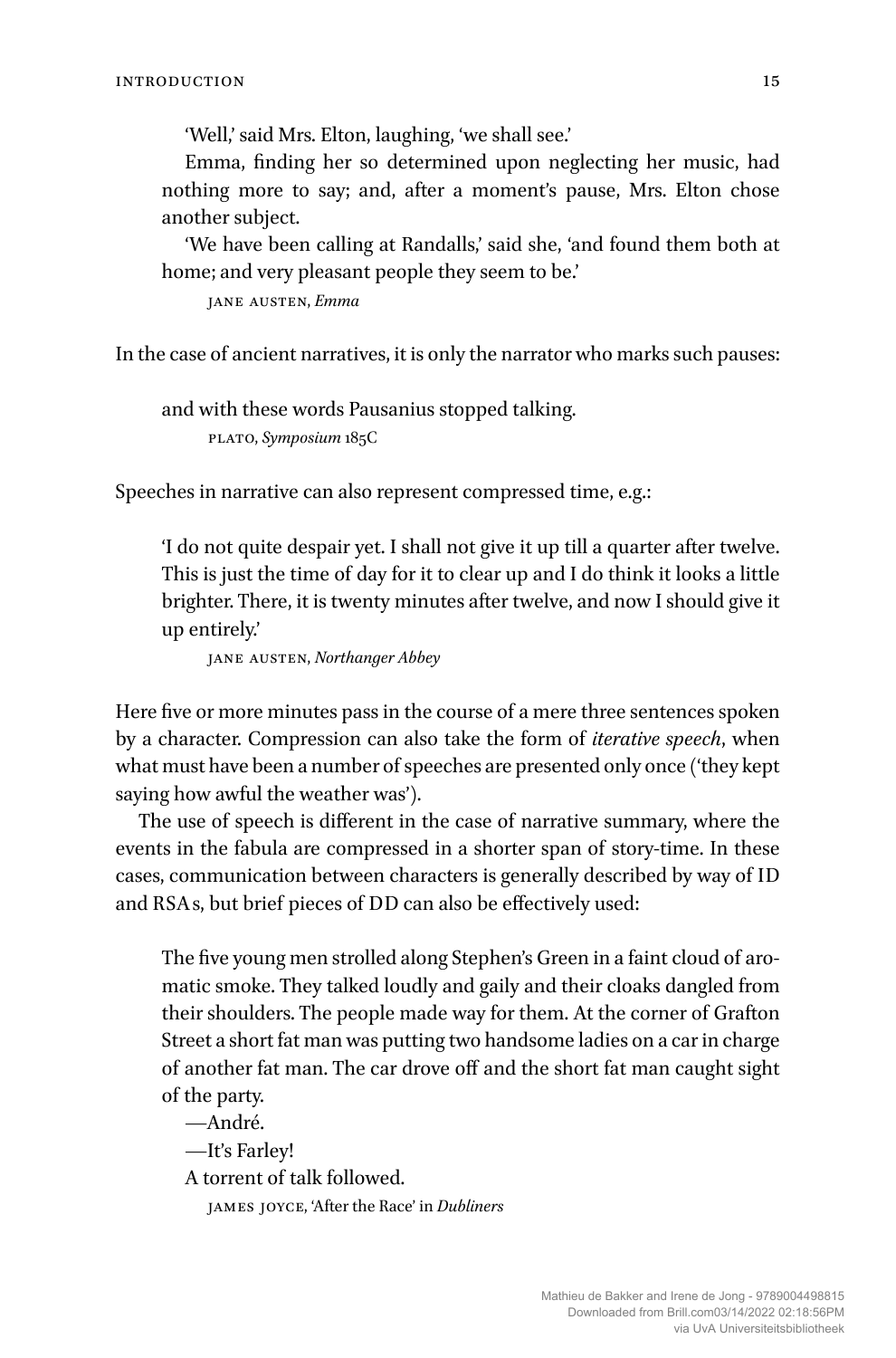In this short story James Joyce describes a day in the life of an Irish upstart, who revels in the company of a group of wealthy friends to whom he looks up, and to whom he will lose a large part of his hard-earned money in playing cards. The passage starts with an indication in RSA of the young men's conversation; the crucial meeting with the American Farley, who will invite them to the yacht where the card-playing will take place, is singled out in a small conversation in DD, after which the summary of the conversation in RSA continues.

#### **The Combination and Alternation of Modes of Speech**

The last example showed an effective alternation of modes of speech, and this in general can be a powerful instrument in the hands of a narrator. Thus in the representation of a dialogue he can choose to present one part directly, another indirectly ('*angled narration of dialogue*'24), e.g.:

'And who is Admiral Croft?' was Sir Walter's cold suspicious inquiry.

Mr. Shepherd answered for his being of a gentleman's family, and mentioned a place; and Anne, after the little pause which followed, added-

'He is rear admiral of the white. He was in the Trafalgar action, and has been in the East Indies since; he has been stationed there, I believe, several years.'

'Then I take it for granted,' observed Sir Walker, 'that his face is about as orange as the cuffs and capes of my livery.'

Mr. Shepherd hastened to assure him, that Admiral Croft was a very hale, hearty, well-looking man, a little weather-beaten, to be sure, but not much;

jane austen, *Persuasion*

The narrator here chooses to present the words of Mr. Shepherd, who she had just told us was 'anxious to bespeak SirWalter's goodwill towards a naval officer as tenant' only in ID, but quotes in DD the unwilling reaction of Sir Walter and the supportive intervention of his daughter Anne.

Furthermore, a narrator can choose to cut up *one and the same* speech and present part in DD, part in ID (a '*mixed speech*'), e.g.:

<sup>24</sup> Laird 1999: 101.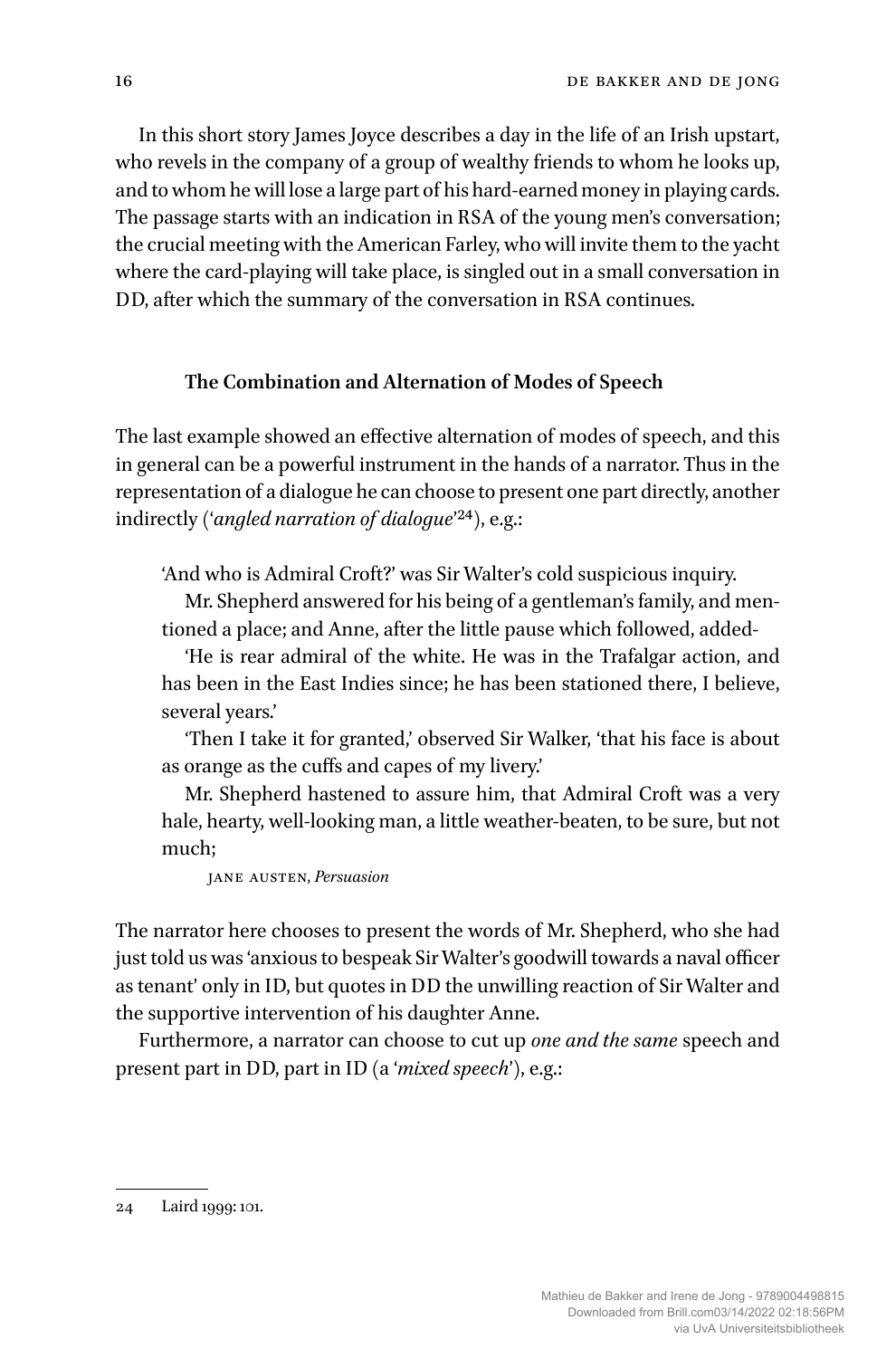He then told Partridge the story from the *Spectator*, of two lovers who had agreed to entertain themselves when they were at a great distance from each other, by repairing at a certain fixed hour, to look at the moon; thus pleasing themselves with the thought that they were both employed in contemplating the same object at the same time. 'Those lovers,' added he, 'must have had souls truly capable of feeling all the tenderness of the sublimest of all human passions.' 'Very probably,' cries Partridge; 'but I envy them more if they had bodies incapable of feeling cold: for I am almost frozen to death, and am very much afraid I shall lose a piece of my nose before we get to another house of entertainment.'

henry fielding, *Tom Jones*

In this passage the narrator describes a nightly walk of the story's protagonist Tom Jones and his friend Benjamin Partridge. He starts with a representation of Jones' romantic story in ID, but eventually shifts to DD to stress the elevated language used ('the tenderness of the sublimest of all human passions'). Partridge's response reveals that he is occupied with more immediate concerns and not sensitive at all for his friend's musings about the moon.

Ancient Greek narrative has similar instances of mixed speech, e.g. in the following dialogue between Aphrodite and Sappho:

And you, blessed goddess, displayed a smile on your immortal face, and asked what it was this time (δηὖτε) that had been done to me, and why I called her this time (δηὖτε), and what I wanted mostly to happen in my frenzied mood. 'Whom should I persuade this time (δηὖτε) to return your love? Who, Sappho, is doing you wrong?'

sappho 1.13–20

Aphrodite's questions to Sappho are initially presented in ID, but without a renewed speech formula change to DD after the third question. The repeated use of the mimetic 'this time' (δηὖτε) in the ID, which expresses Aphrodite's (playful?) impatience, reveals that the deictic centre already lies partly with the speaker. The transition to DD is smooth, thanks to the third instance of δηὖτε.

Another form of manipulation is when a narrator cuts up a speech through repeated verbs of speaking ('*partitioned speech*'), e.g.:25

<sup>25</sup> The concept derives fromWiesthaler1956 who speaks of *Zerstückelung* in connection with the representation of indirect speeches in Cicero's orations.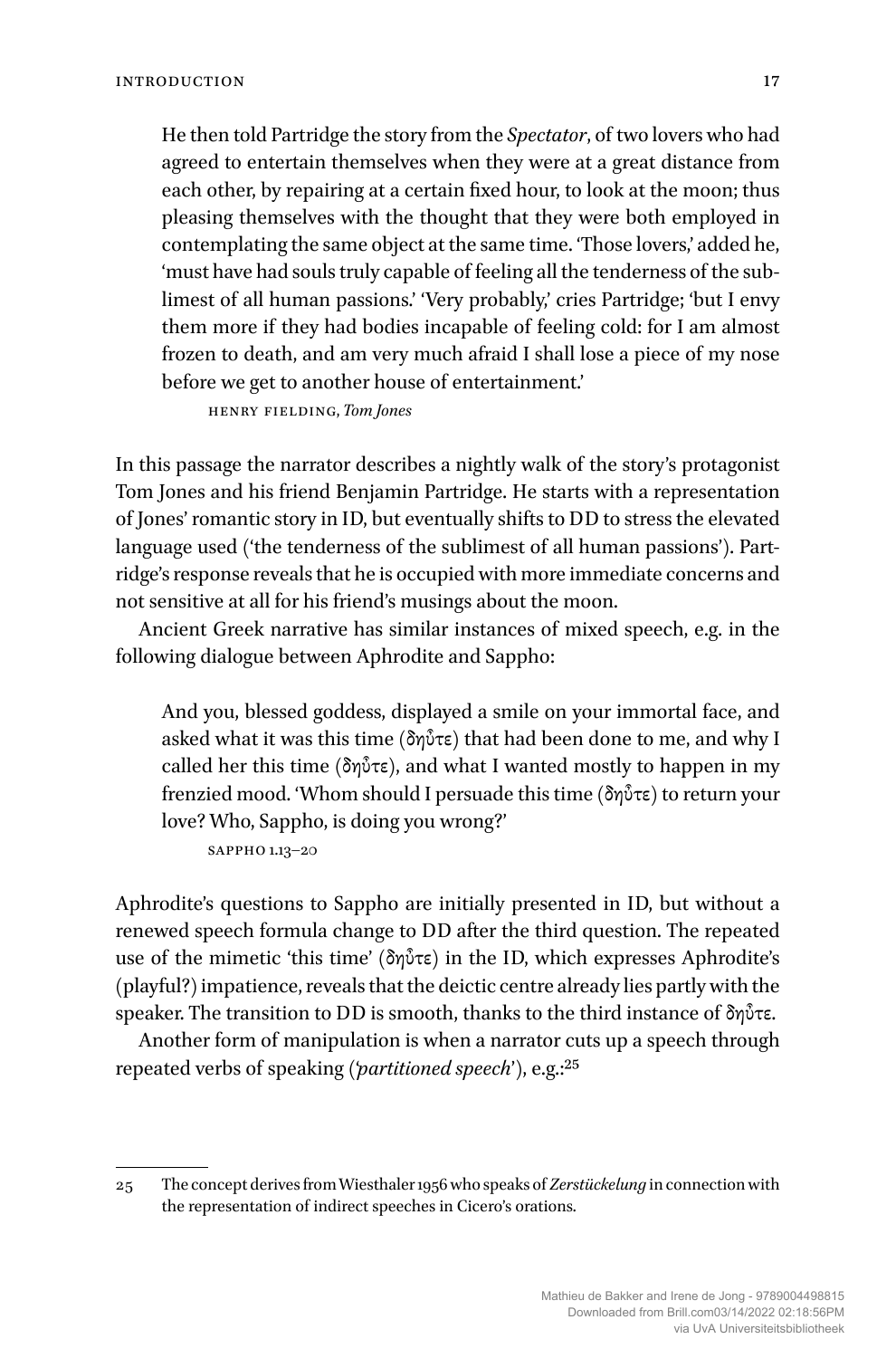'And this', cried Darcy, as he walked with quick steps across the room, 'is your opinion of me! This is the estimation in which you hold me! I thank you for explaining it so fully. My faults, according to this calculation, are heavy indeed! But perhaps', added he, stopping in his walking, and turning towards her, 'these offences might have been overlooked, had not your pride been hurt by my honest confession of the scruples that had long prevented my forming any serious design.'

jane austen, *Pride and Prejudice*

Darcy's emotional speech is given two instances of attributive discourse, the second ('added he, stopping in his walking, and turning towards her') suggesting that there is a brief pause before 'But perhaps', and allowing the narrator to describe the speaker's movements, which underscore the message of his words. Another instance, in ID (twice) and RSA, is the following summary of a letter:

As far as I remember, I told him pretty much what I thought of their joint moral scruples. I also advised him to be prudent, because in my opinion Veronica had suffered damage a long way back. Then I wished him good luck, …

julian barnes, *The Sense of an Ending*

The internal narrator of Barnes' novel remembers to have sent this letter long ago to a close friend who had a relationship with his former girlfriend Veronica. It is later in the novel that the narratees learn about the more disturbing content of the letter (then presented in DD) as well as its disastrous consequences. As in the Ishiguro example above, the speech modes thus help in illustrating how the internal narrator (fails to) cope(s) with the memory of a particularly painful episode in life.

An example of partitioned speech from Greek literature is found in the false tale of the Merchant who tells Philoctetes and Neoptolemus that Odysseus is on his way to Lemnos to fetch Philoctetes:

(Helenus has prophesied the Greeks that they can never take Troy without Philoctetes)

When Laertes' son heard the seer saying that, he immediately promised the Greeks that he would fetch this man and display him. He thought he could by preference take him voluntarily, but if he did not want to come, involuntarily. And he invited anyone who wished to cut his head off if he failed to achieve (what he promised).

sophocles *Ph*. 614–619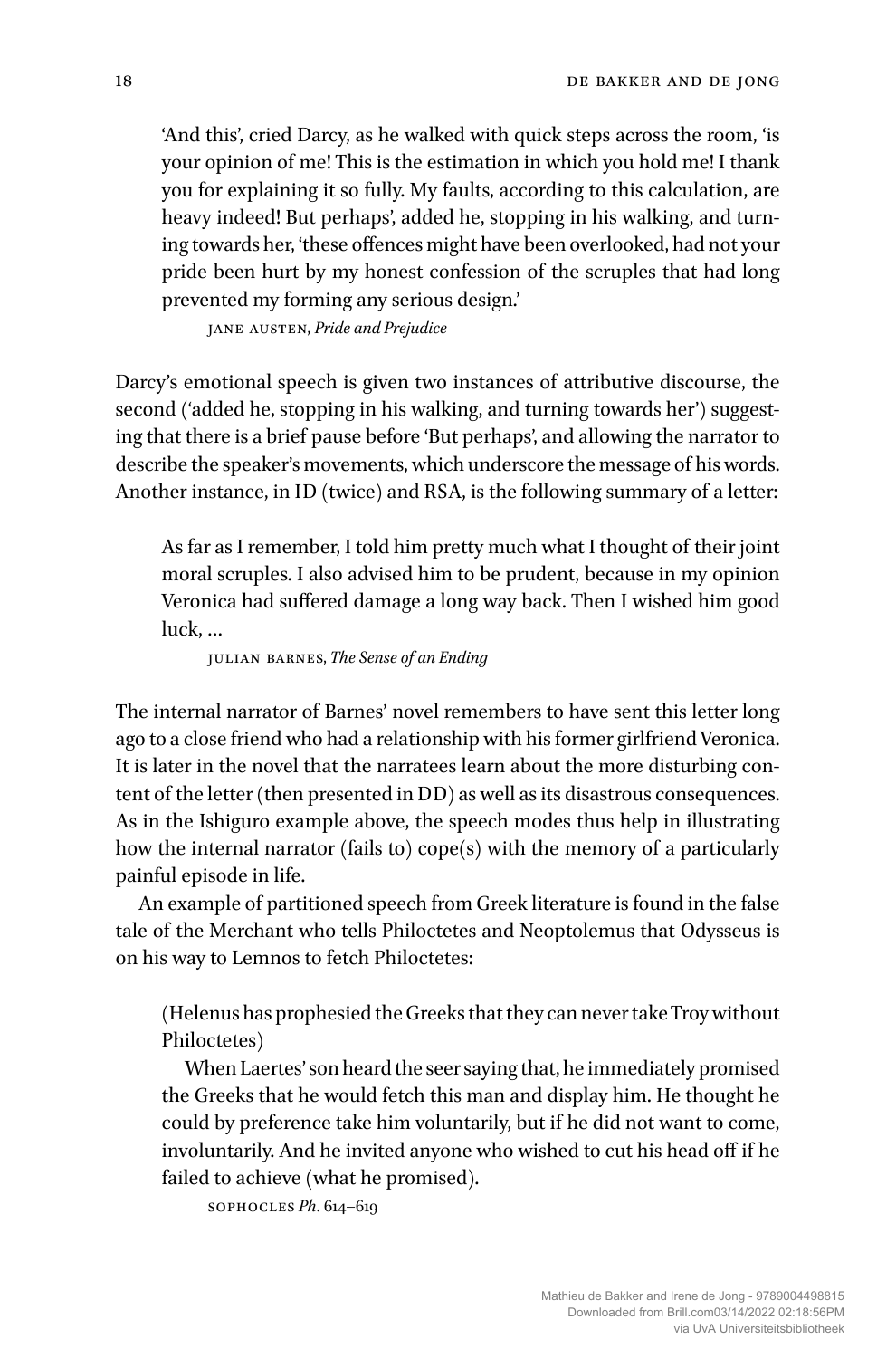In order to bring home the threatening nature of Odysseus' speech, the merchant cuts it into three parts, the first and last being introduced by a verb of speaking ('promised', 'invited'), while the middle part is marked as representing Odysseus' words by the use of the oblique optative.

#### **Speech and Characterization**

Speeches are a powerful means of characterization, as many chapters in *SAGN* iv on characterization have already shown. For one thing, narrators can give speeches an authentic flavour by allowing a character his or her own idiolect, a device which for the modern novel Charles Dickens was the first to exploit to the full, e.g.:

When we were all in a bustle outside the door, I found that Mr Peggotty was prepared with an old shoe, which was to be thrown after us for luck, and which he offered to Mrs. Gummidge for that purpose.

'No. It had better be done by somebody else, Dan'I,' said Mrs Gummidge. 'I'm a lone lorn creetur' myself, and everything that reminds me of creetur's that ain't lone and lorn, goes contrairy with me.'

charles dickens, *David Copperfield*

In ancient Greek literature, this phenomenon is mainly to be observed in comedy, but, as a number of chapters will show, some narrative texts endow characters with their own style and idiolect.26

Characterization by way of speech may also have an ethnic flavour. The famous 'laconic' way of speaking of Spartan speakers is often reflected in the ways in which their language is given shape in narratives throughout antiquity.<sup>27</sup>

#### **Attributive Discourse and Phatic Communication**

The boundaries between direct speech and narrative in ancient Greek texts are almost invariably marked by so called *inquit*-formulas or, as the narratologist G. Prince called it, 'attributive discourse'.<sup>28</sup> The ubiquity of such formulas is

<sup>26</sup> For comedy (not covered in this volume) see Willi 2007.

<sup>27</sup> Gera 2003.

<sup>28</sup> Prince 1978. In view of the crucial role played by attributive discourse in all narrative and its continued presence also in modern novels where in principle typography can—and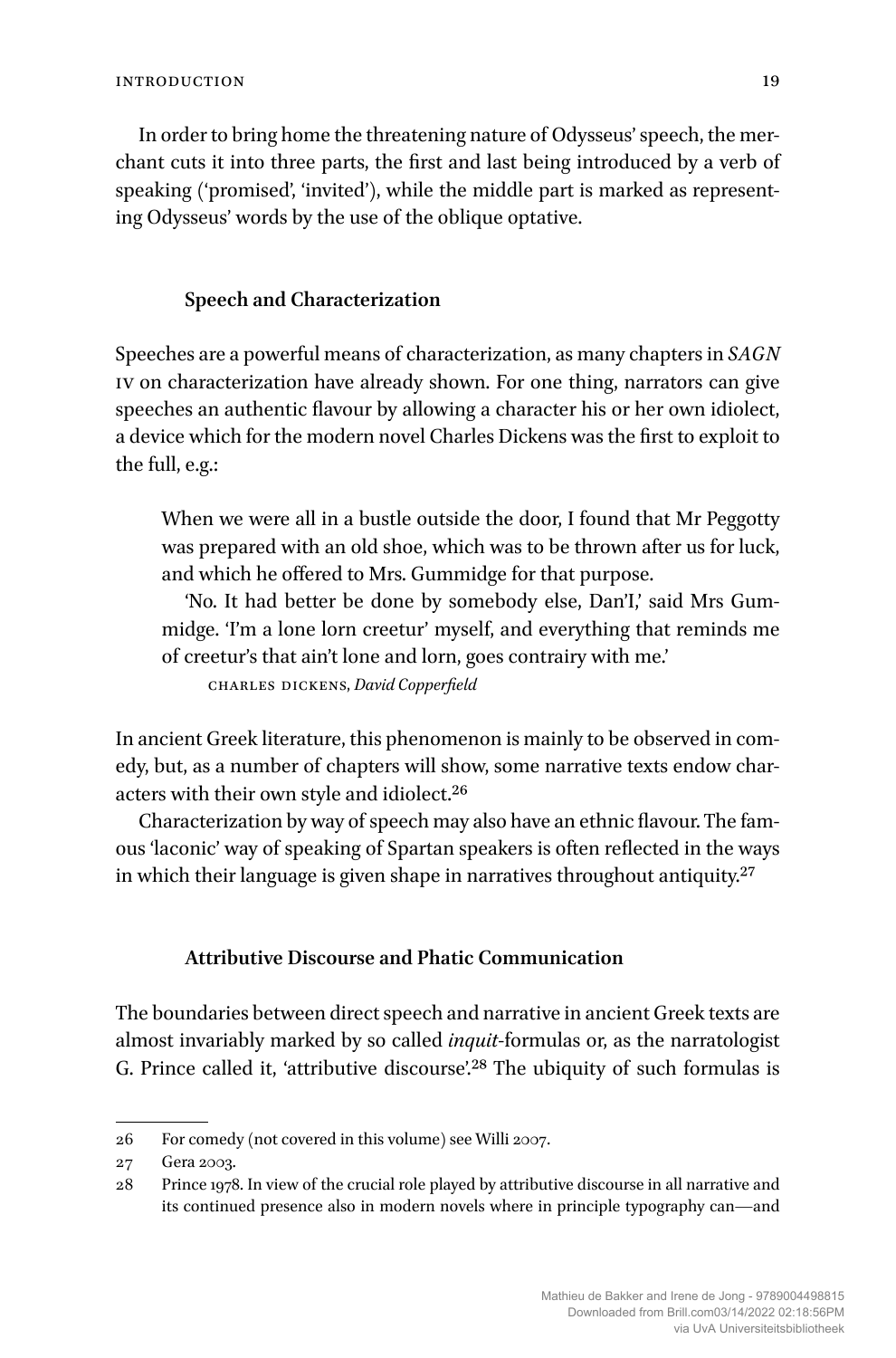well understandable in view of the fact that Greek narrative in its formative stage was oral or at least aural, and hence the demarcation between narratortext and character-text had to be marked explicitly and verbally for hearers to notice.29 Thus the Homeric epics systematically introduce and cap their many speeches, for which purpose a large set of formulas were developed. This situation remains the same in most of Greek epic, even when it became a written genre, which in this respect followed the example of its illustrious predecessor Homer.

Lyric narrative right from the start showed less rigour and an introduction or especially a capping is regularly lacking, with interesting metaleptic results: for the hearers it is no longer possible to determine whose voice they are hearing, that of the narrator or that of a character in the mythical narrative, the indeterminacy being increased, of course, by the fact that both voices, in the end, are impersonated by the same chorus. An instance is Pindar *Olympian* 7.32–55, where Apollo's oracular response to Tlapolemus to colonize Rhodes is never capped by an *inquit*-formula and thus imperceptibly becomes a story by the Pindaric narrator about the birth of Athena on Rhodes.

Prose narrators, too, tend to mark their speeches, but they are less systematic in it. In particular cappings may be lacking, e.g. when speeches are spoken in the heat of action. An example is Gobryas exhorting Darius to thrust his sword even if there is the risk that he actually kills him rather than the opponent they are trying to eliminate, and the narrator instead of capping these words right away recounts their execution (Hdt. 3.78.5). Whereas Thucydides leaves out *inquit-*formulas incidentally, Plato is the first to leave them out systematically, explicitly letting one of his narrators defend that decision: 'I have omitted, for the sake of convenience, the interlocutory words "I said," "I remarked," which he [Socrates] used when he spoke of himself, and again, "he agreed," or "disagreed," in the answer, lest the repetition of them should be troublesome.' (*Tht*.  $143b-c$ ).

A second interesting aspect of attributive discourse is the kind of information it provides. The most important element that will hardly ever be lacking is a verb of speaking. But apart from that the speaker, the addressee, the tone of the speech, the type of speech act (command, prayer, etc.), accompanying gestures, and the effect on the speech's addressee can all be included. Nineteenth-

often does—take over its function, it is surprising that the pioneering study of Prince is virtually the only one on the topic. There are Coltier 1989, which we have not been able to consult, Mylne 1994: 37–53, and Molino, Jafhail-Molino 2003: 204–209.

<sup>29</sup> The typographical demarcation of direct speech in novels by and large is a nineteenthcentury development, see Molino, Jafhail-Molino 2003: 204–205. See also Durrer 1999.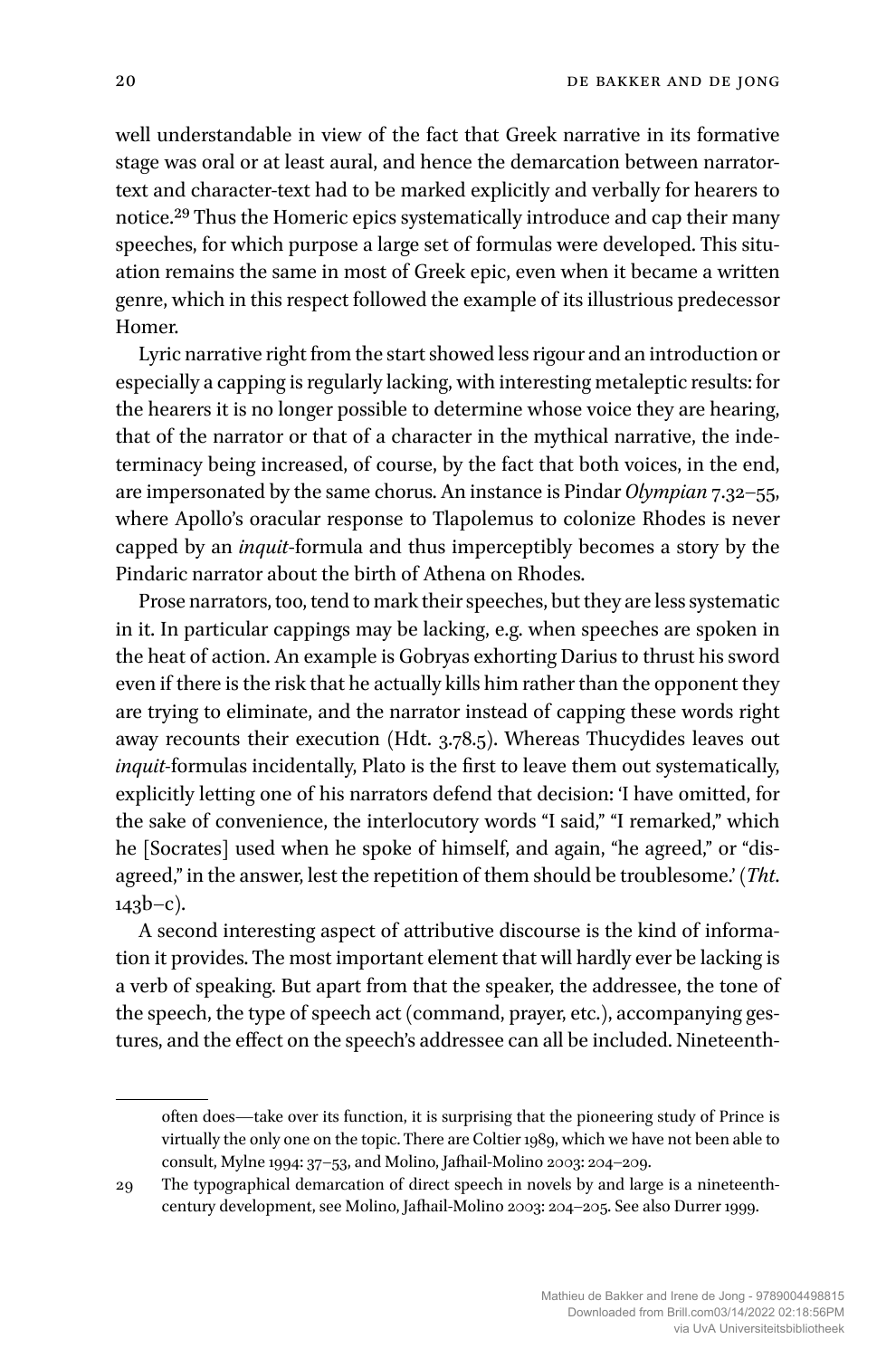century novelists in particular relished the possibilities which attributive discourse offered them to insert all kind of information which allows the narratees better to understand how the communication between characters evolves. A good example is provided by the opening conversation between two protagonists of *Middlemarch*, the sisters Dorothea and Celia:

Early in the day Dorothea had returned from the infant school which she had set going in the village, and was taking her usual place in the pretty sitting-room which divided the bedrooms of the two sisters … when Celia, who had been watching her with a hesitating desire to propose something, said-

'Dorothea dear, if you don't mind—if you are not very busy—suppose we looked at mamma's jewels to-day, and divided them? It is exactly six months to-day since uncle gave them to you, and you have not looked at them yet.'

Celia's face had the shadow of a pouting expression in it, the full presence of the pout being kept back by an habitual awe of Dorothea; two associated facts which might show a mysterious electricity if you touched them incautiously. To her relief, Dorothea's eyes were full of laughter as she looked up.

'What a wonderful little almanac you are, Celia! Is it six calendar or six lunar months?'

george eliot, *Middlemarch*

The narrator informs us of the, often unexpressed, feelings which motivate a character's speech ('watching her with a hesitating desire to propose something'), their facial expressions ('Celia's face had the shadow of a pouting expression in it'), and the way in which speakers focalize each other's facial expressions ('to her relief, Dorothea's eyes were full of laughter as she looked  $up$ ).

Sometimes, the narrator may indicate that the words ascribed to a character are 'of the following kind' (e.g. ἔλεγε τοιάδε·). When such speech-formulas are used in historiography, they can be taken as an indication that the narrator wishes to avoid the impression of presenting *ipsissima verba* of his characters (see above, the section on Modes of speech).

Finally, there is the device of *intercalated attributive discourse*, which means that the *inquit*-formula interrupts a speech that has already started, e.g.

'What have we got here?', he said, putting a fork into my dish. 'Not chops?' 'Chops,' I said.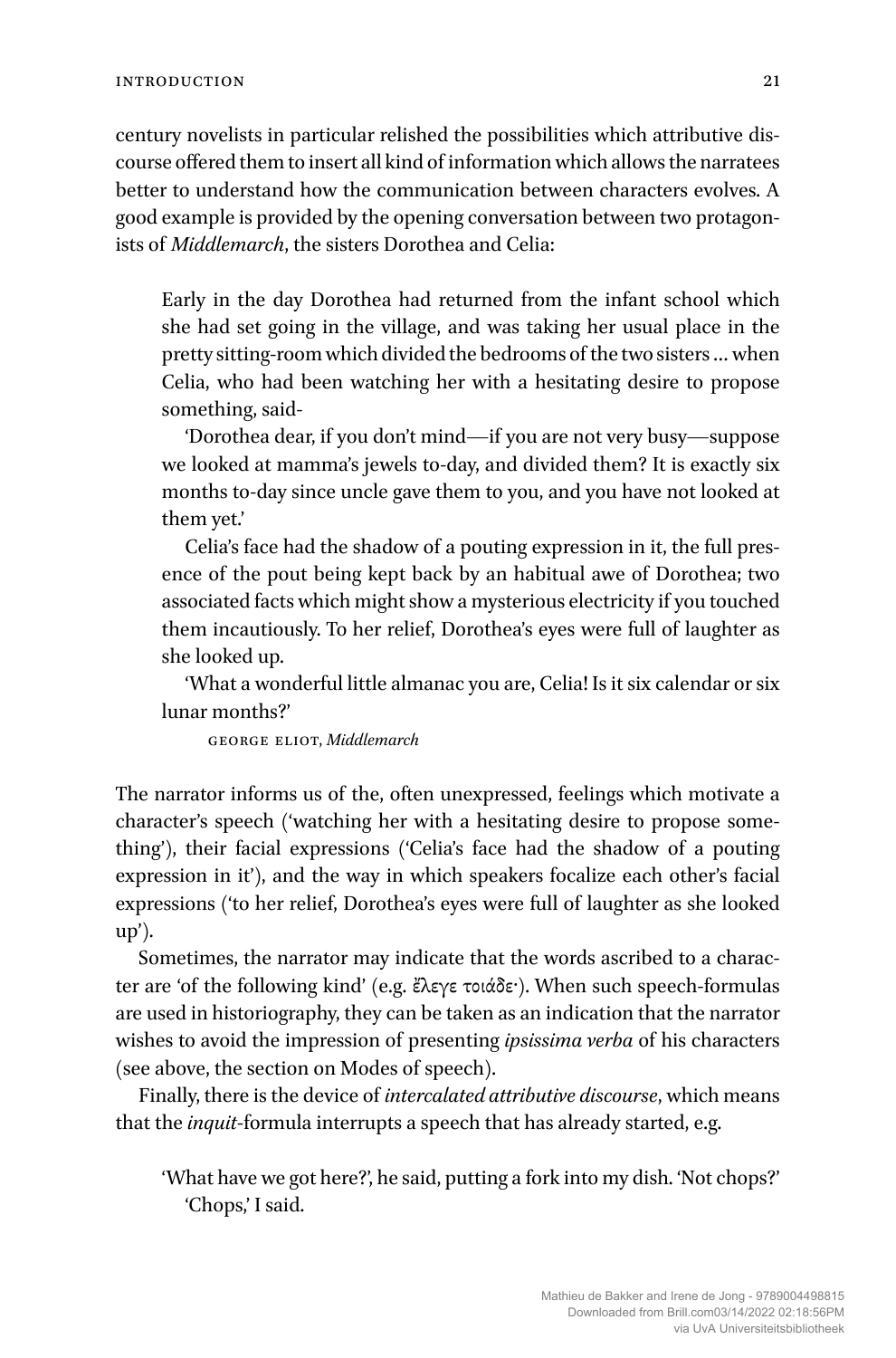'Lord bless my soul!' he exclaimed, 'I didn't know they were chops.' … 'How's the pie?' he said, rousing himself.

'It's pudding,' I made answer.

'Pudding!' he exclaimed. 'Why, bless me, so it is! What!' Looking at it nearer. 'You don't mean to say it's a batter-pudding!'

'Yes, it is indeed.'

'Why, a batter-pudding,' he said, taking up a table-spoon, 'is my favourite pudding!'

charles dickens, *David Copperfield*

In antiquity this technique is introduced in lyric, developed by prose narrators like Herodotus, and brought to perfection by Plato (and much later Virgil).<sup>30</sup> Such intercalated attributive discourse is effective in at least two ways. Creating a pause in a speech it may throw into relief the preceding words, e.g. 'The truth', he said, 'you speak, Cebes' (Plato *Phaedo* 70B). Conversely, its intercalated position may draw attention to the attributive discourse itself, e.g. when all of a sudden it becomes clear that Aristagoras, trying to persuade the Spartans to join him in his war against the Persians, is effectively using the bronze map he had brought with him: 'And the lands wherein they [the inhabitants of Asia] dwell lie next to each other, as I shall show you: here are the Ionians, and here the Lydians …' (he said while pointing at the map of the earth which he had brought with him), 'and next are …' (Hdt. 5. 36). The use of attributive discourse in ancient literature has not yet been comprehensively dealt with. This volume will be a first attempt at presenting a fuller picture.

Another point of interest concerns *phatic communication*, i.e. all linguistic and non-linguistic means that a speaker uses to get his message across, such as gestures, vocatives, etc.31 The phatic communication can be presented by the narrator in the attributive discourse or it can form part of the actual speech itself, when a speaker starts with greetings, small talk, or a *captatio benevolentiae*, or it can be found in both, as in the following example:

The squire, therefore, putting on a most wise and significant countenance, after a preface of several hum's and ha's, told his sister, that upon more mature deliberation, he was of the opinion that 'as there was no breaking up of the peace, such as the law,' says he, 'calls breaking open a door, or breaking a hedge, or breaking a head; or any such sort of breaking;

<sup>30</sup> See Kieckers 1912 and Highet 1974.

<sup>31</sup> The term goes back to Malinowski 1923. Cf. Jakobson 1960.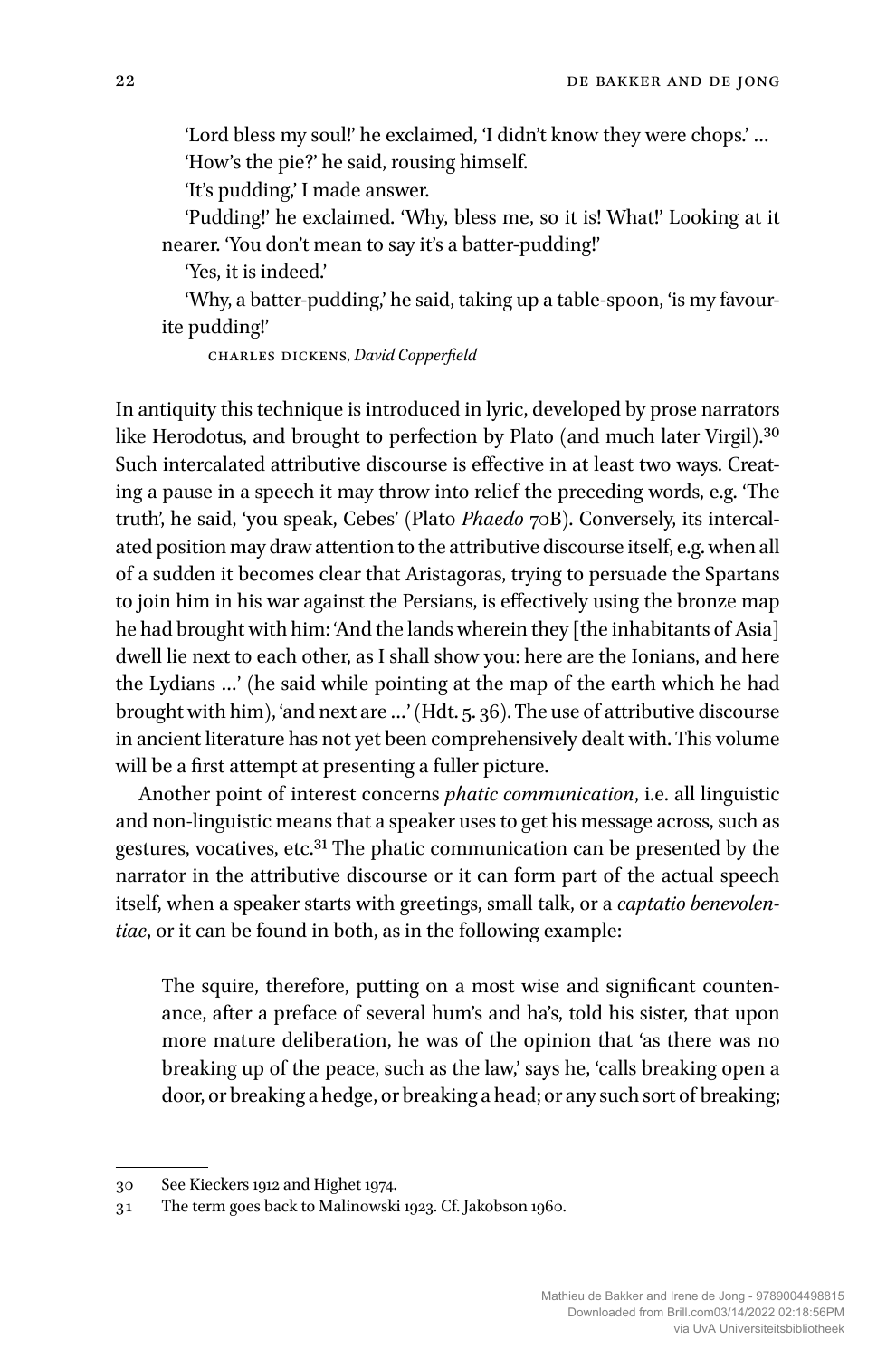the matter did not amount to a felonious kind of a thing, nor trespasses nor damages, and, therefore, there was no punishment in the law for it.' henry fielding, *Tom Jones*

The speaking character declares his sister's complaint about the behaviour of a maid inadmissible and sets her free, much against his sister's wish, who had been hurt in her pride. The narrator describes how the squire, in order to get this difficult message across, puts on a certain countenance, and first clears his throat before bursting out in a formal and rather long-winded semi-legal speech.

#### **Speech and Narrative Context (Plot, Focalization)**

One of the main functions of (DD) speeches is to highlight decisive moments in the plot. They indeed often themselves influence that plot directly. Conversely, it may be relevant to note when speeches do *not* further the action. Thus Herodotus and Thucydides contain many speeches that are ignored by their addressees. In Herodotus, we can think about the wise-advisor speeches, who are only incidentally heeded (and in those cases reflecting positively upon their addressees), but in most cases fall on deaf ears or are not properly understood. In Thucydides there is the notorious Plataean debate, where the narrator presents a long legal speech held by the captive Plataeans in front of a panel of Spartan judges (Thuc. 3.53–60), who afterwards ask them the same question as before, ignoring everything that the Plataeans have spoken in their defence. It is instructive to reflect upon the question of what these speeches *do* contribute to the understanding of the narrative, and what their lack of effect can tell us. Some genres also feature rhetorical showpieces with little to no effect on the plot, rhetoric being such an all pervasive interest of ancient culture.

Apart from actively furthering the plot (or not), speeches can also have more local functions, such as providing new pieces of information, e.g.:

She smiled in Robert Jordan's face and put her brown hand up and ran it over her head, flattening the hair which rose again as her hand passed. She has a beautiful face, Robert Jordan thought. She'd be beautiful if they hadn't cropped her hair.

'That is the way I comb it,' she said to Robert Jordan and laughed. 'Go ahead and eat. Don't stare at me. They gave me this haircut in Valladolid. It's almost grown out now.'

ernest hemingway, *For Whom the Bell Tolls*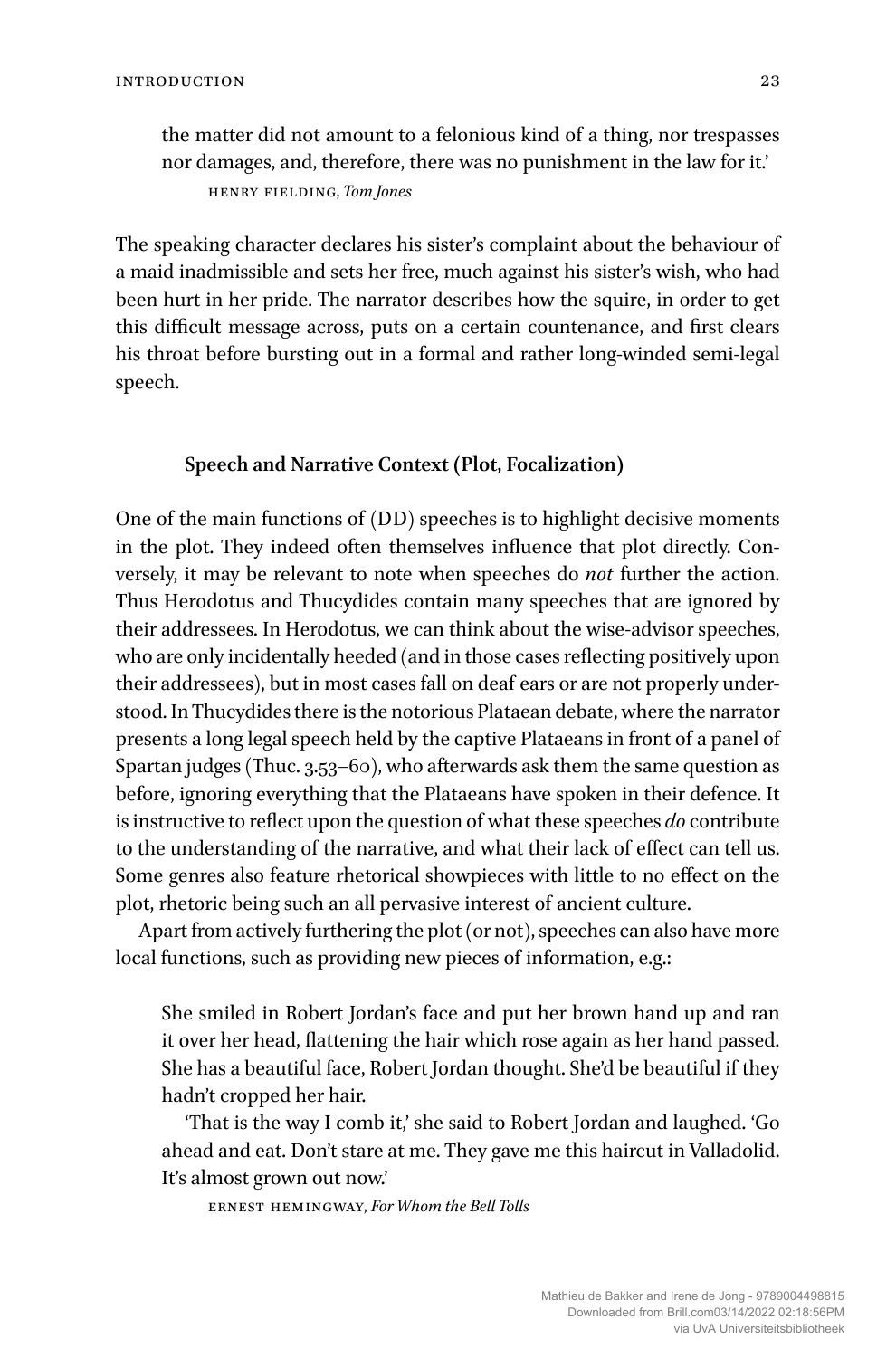The words of Maria, who has escaped from the fascists and is hiding with the guerilleros, reveal something that is not in the narrative, i.e. that Robert Jordan is actually staring at her. This helps in retrospect to explain her body language, and the attributive discourse ('she … laughed') implies that she is not unhappy with his gaze. Thus the small first conversation between these two characters already hints at the attraction that they feel for one another, which will be elaborated in the narrative that follows.

In ancient narrative, too, speeches can be vehicles of new information that is not yet offered in the narrative. A salient example is the speech that Cyno delivers to her husband, the cowherd Mitradates, in Herodotus'*Histories*, when her husband returns with the infant Cyrus, whom he has to abandon in the mountains. She beseeches her husband not to obey, telling him that, in his absence, she has given birth to a stillborn child that can take Cyrus' place (Hdt. 1.112.2– 3). From the narrative we have already learnt that Cyno has given birth in the absence of her husband (Hdt. 1.111.1), but the narrator had withheld the crucial information that the child was stillborn and thereby allows the wife to startle both husband and narratees with this fact.

Zooming out from the speeches and their direct context, we can also look at ways in which topics that are launched in speeches recur in the wider narrative. Again, Thucydides has good examples of this, for instance in the suggestive juxtaposition of Pericles' funeral oration and the description of the plague (Thuc. 2.35–46 and 2.47–54). In the latter passage Thucydides subtly undermines Pericles' utopian eulogy of the city of Athens by contrasting his rhetoric with the relentless reality of a city that disintegrates under the influence of an uncontrollable plague. The narratees may also be invited to draw connections between speeches that are thematically related but placed at some distance from one another within the work.

In order to facilitate the more distant connections between speech and narrative the narrator can embed (actorial) analepses and prolepses in the speeches of his characters. Characters may report to other characters what has happened to themselves, in the recent or more remote past, or they may anticipate the future, whether or not in a reliable way. Such actorial analepses and prolepses have already passed review in *SAGN* ii on time, and the focus in this volume lies on the comparison of different characters telling the same story or the comparison of a character's and the narrator's version of what happened or what will happen.

This brings us to the topic of speech and *focalization*. The possibility which speech offers characters to present *their* point of view or focalization was one early on realized by both authors and theoreticians of ancient Greek narrative. Homer in this respect, as in so many others, blazed the trail and offered the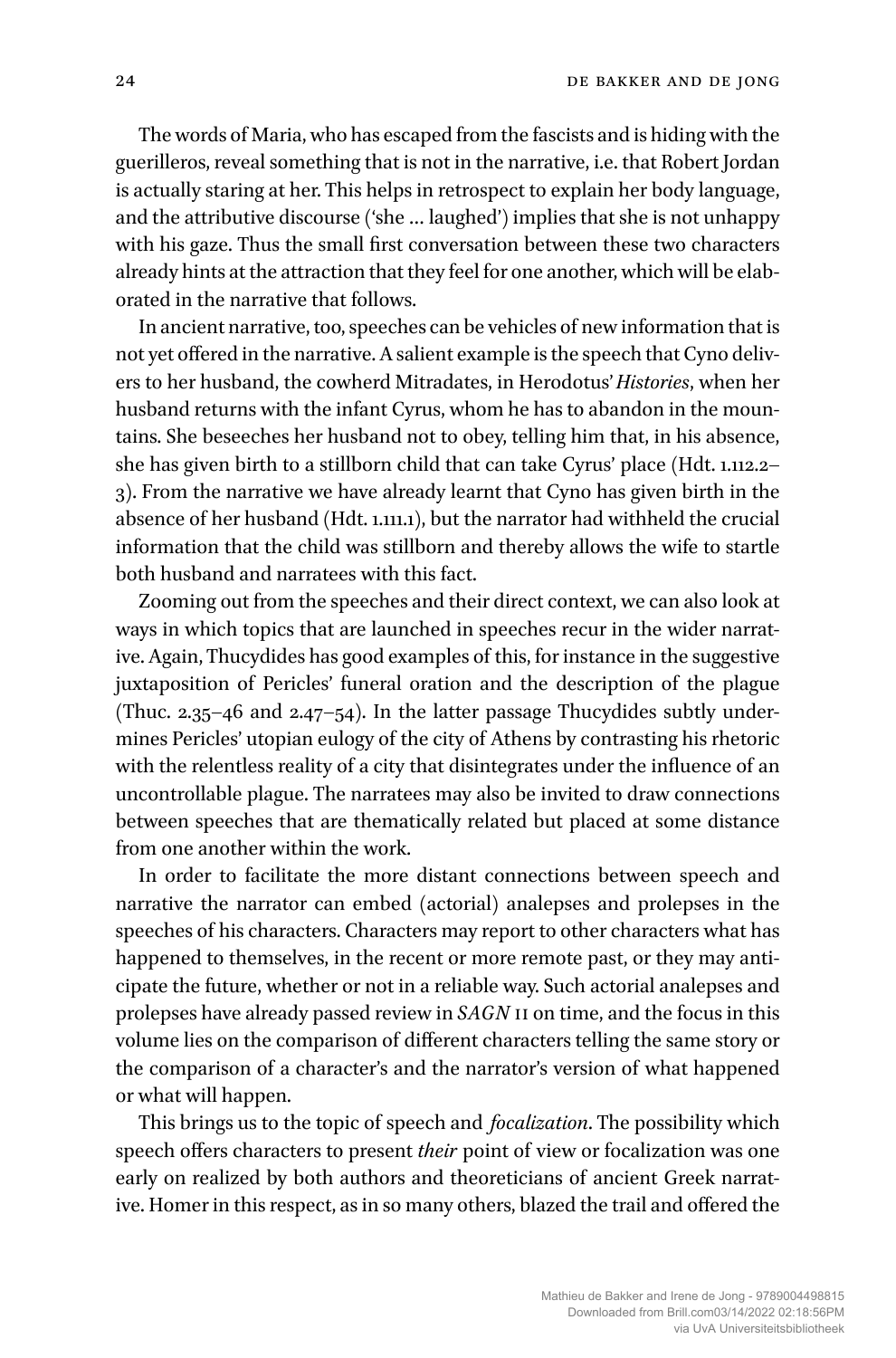platform of speech to both leaders and collectives of soldiers, men and women, masters and servants, gods and mortals. To investigate *who* is allowed thus to express their take on events is relevant in all narrative.

Of special interest is the investigation of collective speeches or 'social minds', as Alan Palmer calls them,<sup>32</sup> one of whose examples is:

It was hardly a year since [Dorothea and Celia] had come to live at Tipton Grange with their uncle, a man nearly sixty, of acquiescent temper, miscellaneous opinions, and uncertain vote. He had travelled in his younger years, and was held in this part of the county to have contracted a too rambling habit of mind. Mr Brooke's conclusions were as difficult to predict as the weather: it was only safe to say that he would act with benevolent intentions, and that he would spend as little money as possible in carrying them out. … [Dorothea] was regarded as an heiress, for not only had the sisters seven hundred a year each from their parents, but if Dorothea married and had a son, that son would inherit Mr Brooke's estate, presumably worth about three thousand a year—a rental which seemed wealth to provincial families …

george eliot, *Middlemarch*

The narrator presents us with the way in which the inhabitants of Middlemarch talk about the uncle and his two nieces; their gossipy tone becoming very apparent in 'were as difficult to predict as the weather' and 'it was only safe to say', and 'presumably worth about three thousand a year'. Ancient narrative is predominantly elitist and aristocratic and focuses on the leading individuals. But, as we already saw, occasionally collectives are given a chance to tell what *they* think of things, in the '*tis*-speeches' which occur throughout most genres.

Also interesting are cases where different speakers focalize the same event, space or person, a situation found in most ancient narratives, which has become institutionalized in the opposing *narrationes* of forensic orators (of which, unfortunately, we usually only have the one side).

If clashing viewpoints expressed in speeches are a phenomenon also observable in daily life, literary narrative knows the special situation of the focalization of characters existing next to that of the primary narrator. Indeed, Plato's classic distinction between άπλῆ διήγησις ('simple discourse') and μίμησις ('imitation'), discussed earlier, rests on the distinction between narrator and character. That this was a well-established distinction appears from the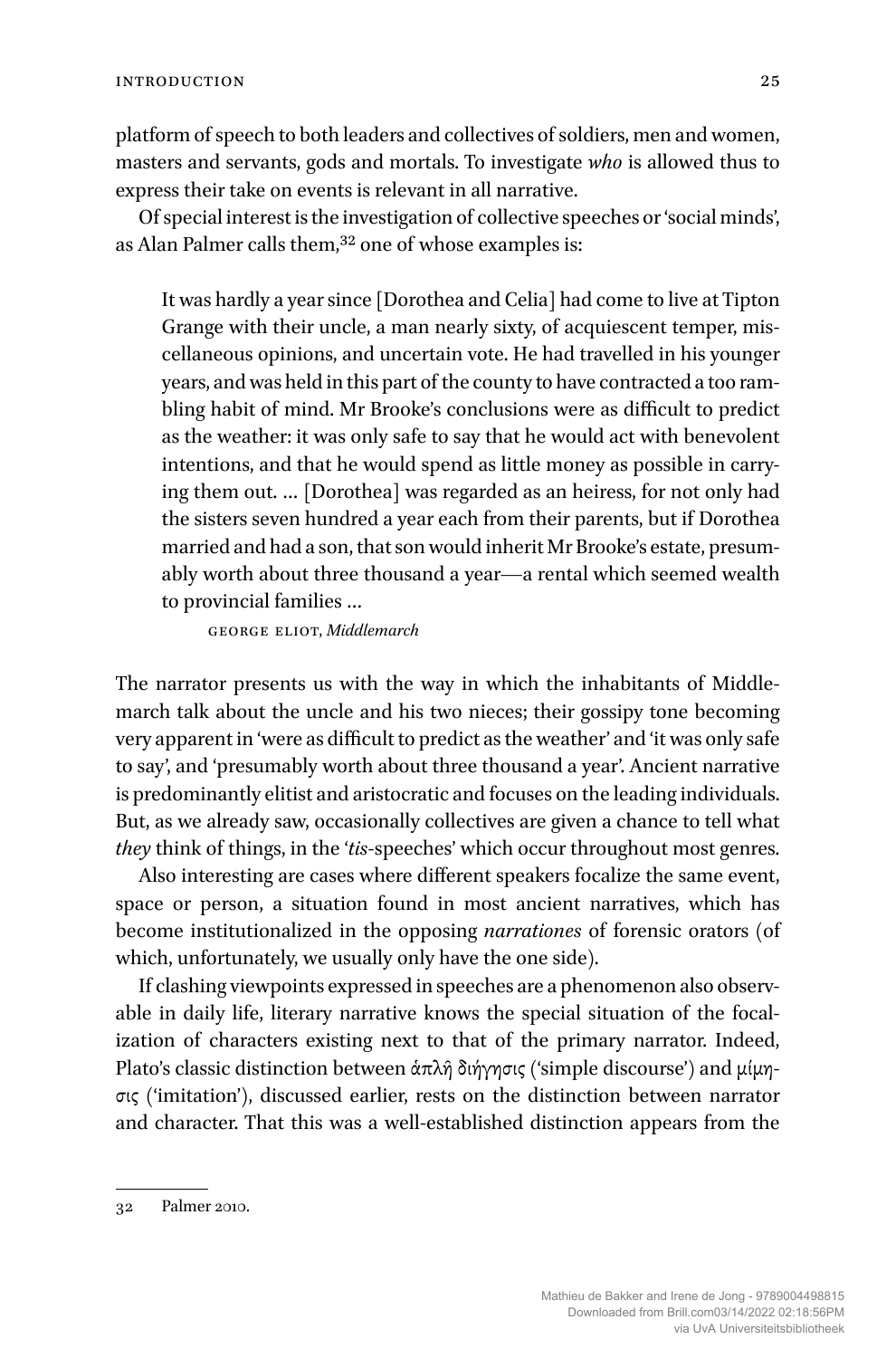existence, probably from Aristotle onwards but certainly in Porphyry and the scholia, of the concept of the *lusis ek tou prosōpou*. This means that if information given by the narrator clashes with that of characters this can be solved (*lusis*) by realizing that the speaking character presents his individual view. The classic example is Apollo, in the guise of the Trojan Phaenops, calling Menelaus a 'soft warrior' (*Il*. 17.588) while the Homeric narrator calls him 'dear to Ares' and hence a good warrior (3.21 and often), an apparent contradiction which the scholia explain by aptly noting that 'the character speaking being an enemy says it slanderously'.<sup>33</sup>

In particular when narrator and characters focalize the *same* person, place or event, the comparison of their focalization is a heuristically rich exercise. Thus the arrow that sends the plague to the Greeks in *Iliad* 1 is called 'sharp' by the narrator (51), but 'evil' (382) by Achilles. Or when Dr. Watson looks at a new client he merely sees a man wearing 'a drab waistcoat with a heavy brassy Albert chain, and a square pierced bit of metal dangling down as an ornament', while his clear-sighted friend Sherlock Holmes immediately identifies the ornament: 'When, in addition, I see a Chinese coin hanging from your watch-chain' (A. Conan Doyle, *The Red-Headed League*).

Comparing the focalization of a character in speech with the version given by the narrator in the narrator-text is an important way for historians, notably Thucydides, to allow their narratees to assess the validity of a character's view. For instance, when two generals give different evaluations of a situation and hence come to different strategies, the later outcome of their strategies as presented by the narrator can make clear which of the two evaluations was the best. Thus when the Athenian general Nicias calls the Sicilian expedition the 'greatest risk the Athenians have ever run' (6.13.1), this view is later echoed and hence implicitly qualified as the correct one when, after the crushing defeat of the Athenians, the narrator calls it the 'greatest reversal that had ever happened to a Greek city' (7.75.7) and somewhat later in a narratorial epilogue the 'greatest event of the Peloponnesian war', 'most splendid for the victors, for the vanquished most disastrous' (7.87.5).

<sup>33</sup> Scholia *ad* 17.588a. See further Nünlist 2003; 2009: 116–134.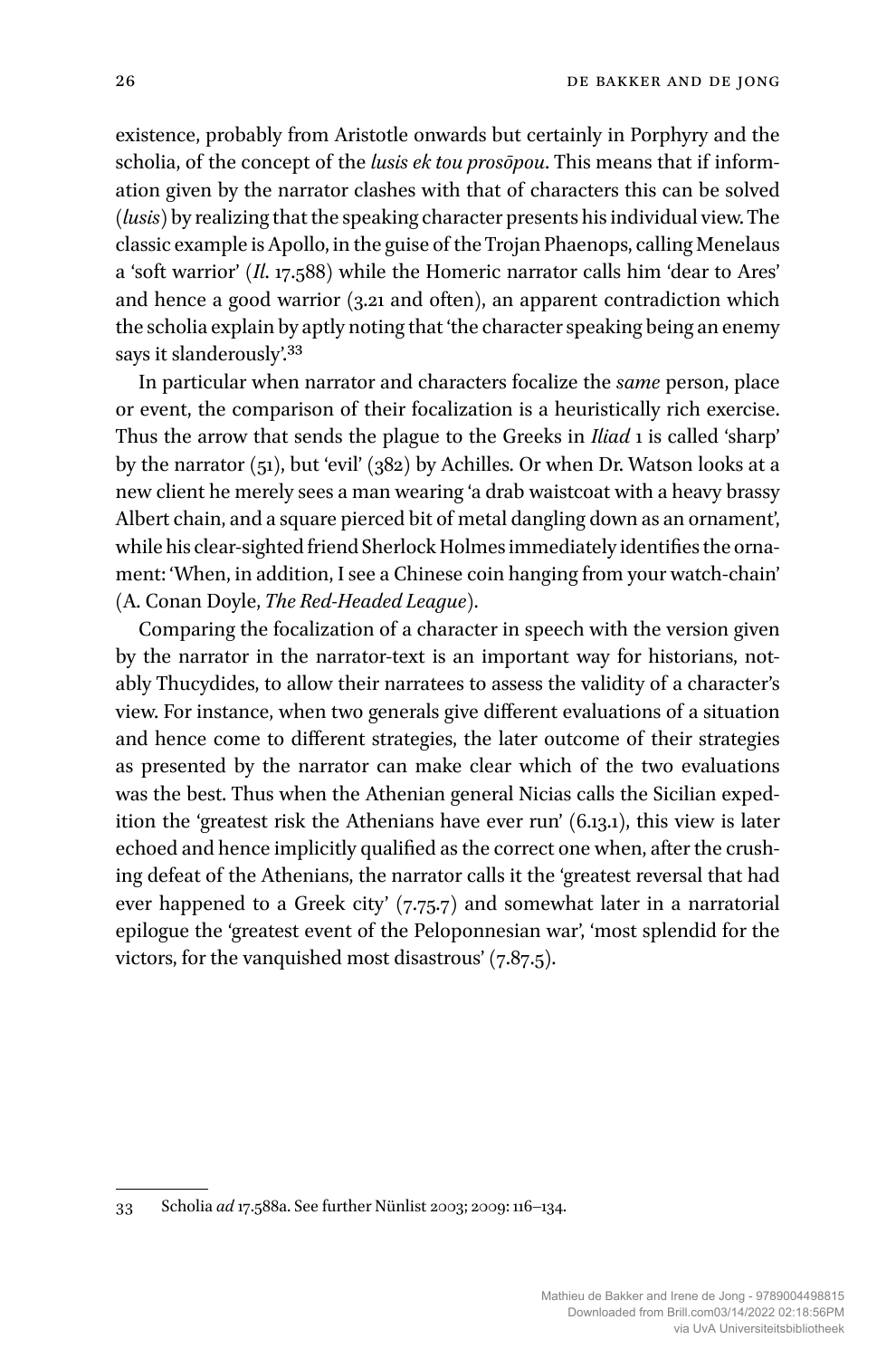#### **Silence**

A last, perhaps surprising, topic in a volume on speech, is *silence*. But the very absence of speech can be telling, as in the Ishiguro example given earlier, where the fired maids appear to resign silently in their fate. Silences can in and by themselves be speaking, e.g.:

He was too angry to say another word; her manner too decided to invitate supplication; and in this state of swelling resentment, and mutually deep mortification, they had to continue together a few minutes longer … Without knowing when the carriage turned into Vicarage lane, or when it stopped, they found themselves, all at once, at the door of his house; and he was out before another syllable passed.

jane austen, *Emma*

There are quite some literary studies of silence in the novel, which analyse it as a sign of social suppression, pain and trauma, and an encouragement for the narratees to fill in the gaps. In a recent volume on *Voices and silence in the contemporary English novel* Vanessa Guignery writes:

It then falls to the reader to be especially penetrating and clear-sighted in order to fill in the narrator's embarrassed silences, to complete the stories contained within the suspension marks which fissure a text, and to recover the truths and dramas hiding between the lines and beneath the aposiopeses. In contemporary novels by Kazuo Ishiguro, Graham Swift, Ian McEwan, J.M. Coetzee and others, occurrences of silence and gaps in the narratives reveal more than they hide, and the first person narrators indirectly encourage the reader to look for that hidden realm of truth which stands 'on the other side of silence' to quote George Eliot (189).<sup>34</sup>

Encouraging starts for the study of silence in ancient Greek narrative have been made by Silvia Montiglio in her *Silence in the Land of Logos*, in which she studies silence in the Homeric epics, drama and oratory, and the volume edited by Paolo Bernardini, which covers poetry, historiography and drama.<sup>35</sup> The chapters to follow will attempt a fuller investigation of this intriguing phenomenon.

<sup>34 2009: 3.</sup>

<sup>35</sup> Montiglio 2000 and Bernardini 2015. For a brief overview see also Stahl 2001.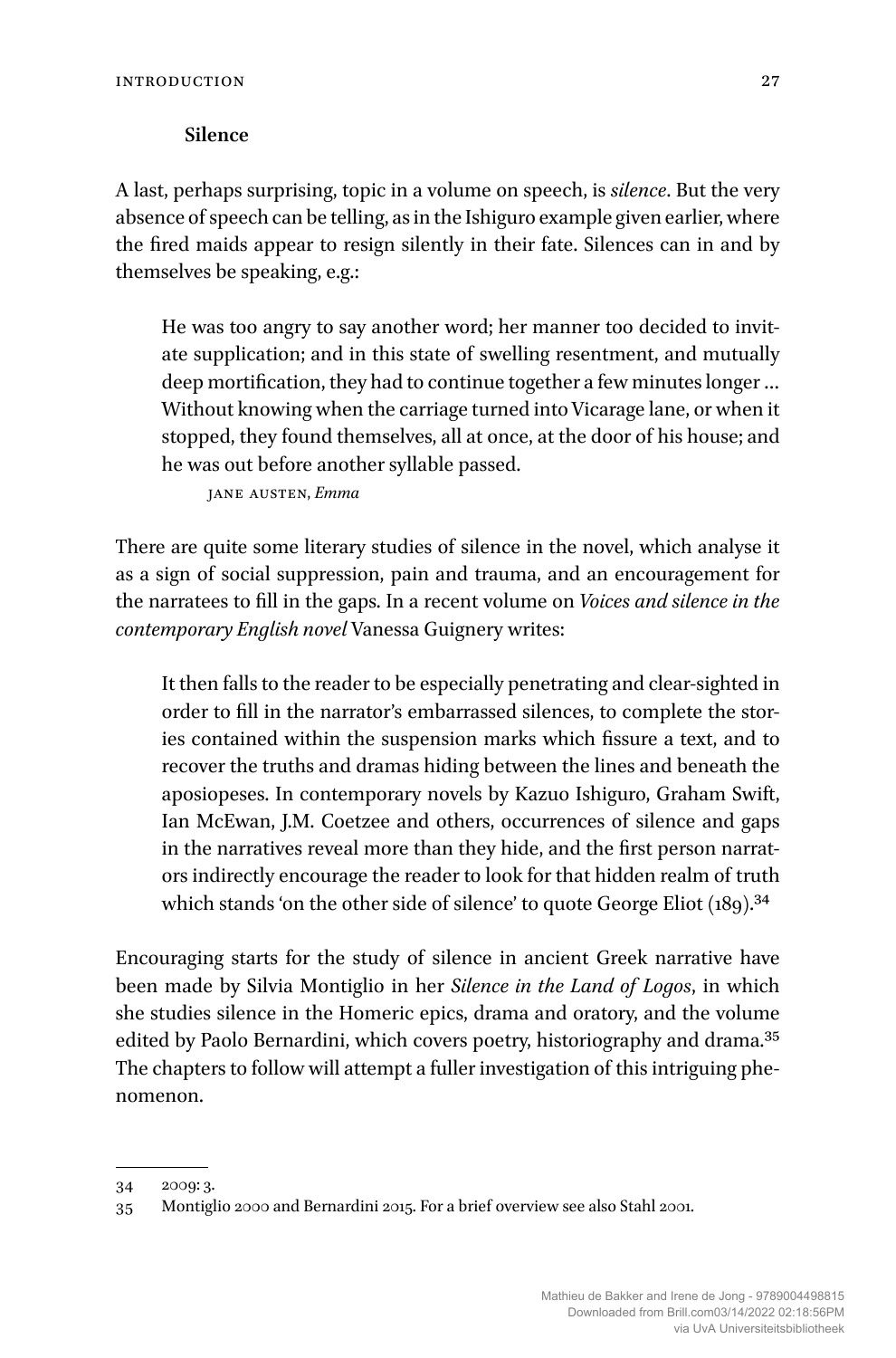#### **Conclusion**

In this introduction we have given an overview of several aspects of the (re)presentation of spoken discourse in literary narrative. After a brief discussion of ancient theories on speech presentation, we described the modes of speech DD,ID and RSA, and discussed the variousways inwhich a narrator can employ them, demonstrating that in each mode of speech—even in DD, which may give the impression that a character's words are presented directly and fully the steering hand of the narrator can be observed. Furthermore, we explored the relationships between the choice of speech modes and factors like the rhythm and the economy of the narrative, we observed the ways in which different speech modes can be combined (mixed speech, angled narration of dialogue), and we drew attention to the importance of studying speeches within their narrative context, both the immediate context, i.e. the attributive discourse (introduction and capping formulas) that functions as boundary between narrative and speech, and the description of phatic communication, and their wider context. The relevance of an investigation of relation between speech and characterization and focalization were also sketched. Finally, we mentioned silence, the absence of speech, as a lead to follow when it is used in a meaningful manner. We now give the floor to our contributors, who will discuss these aspects for their individual authors.

#### **Bibliography**

- Bernardini, P.A. (ed.), *Le funzione del silenzio nella grecia antica. Antropologia, poesia, storiografia, teatro* (Pisa-Roma 2015).
- Bers, V., *Speech within Speech. Studies in Incorporated Oratio Recta in Attic Drama and Orator* (Lanham 1997).
- Bortolussi, M., Dixon, P., *Psychonarratology. Foundations for the Empirical Study of Literary Response*(Cambridge 2003).
- Coltier, D., 'Introduction aux paroles. Fonctions et fonctionnement', *Pratiques* 64 (1989) 9–109.
- Coulmas, F., 'Reported Speech. Some General Issues', in F. Coulmas (ed.), *Direct and Indirect Speech* (Berlin 1986) 1–28.
- Durrer, S., *Le dialogue dans le roman* (Paris 1999).
- van Emde Boas, E.H., Huitink, L., Rijksbaron, A., de Bakker, M.P., *Cambridge Grammar of Classical Greek* (Cambridge 2018). (= *CGCG*)
- Fludernik, M.,*The Fictions of Language andthe Languages of Fiction. The Linguistic Representation of Speech and Consciousness* (London 1993).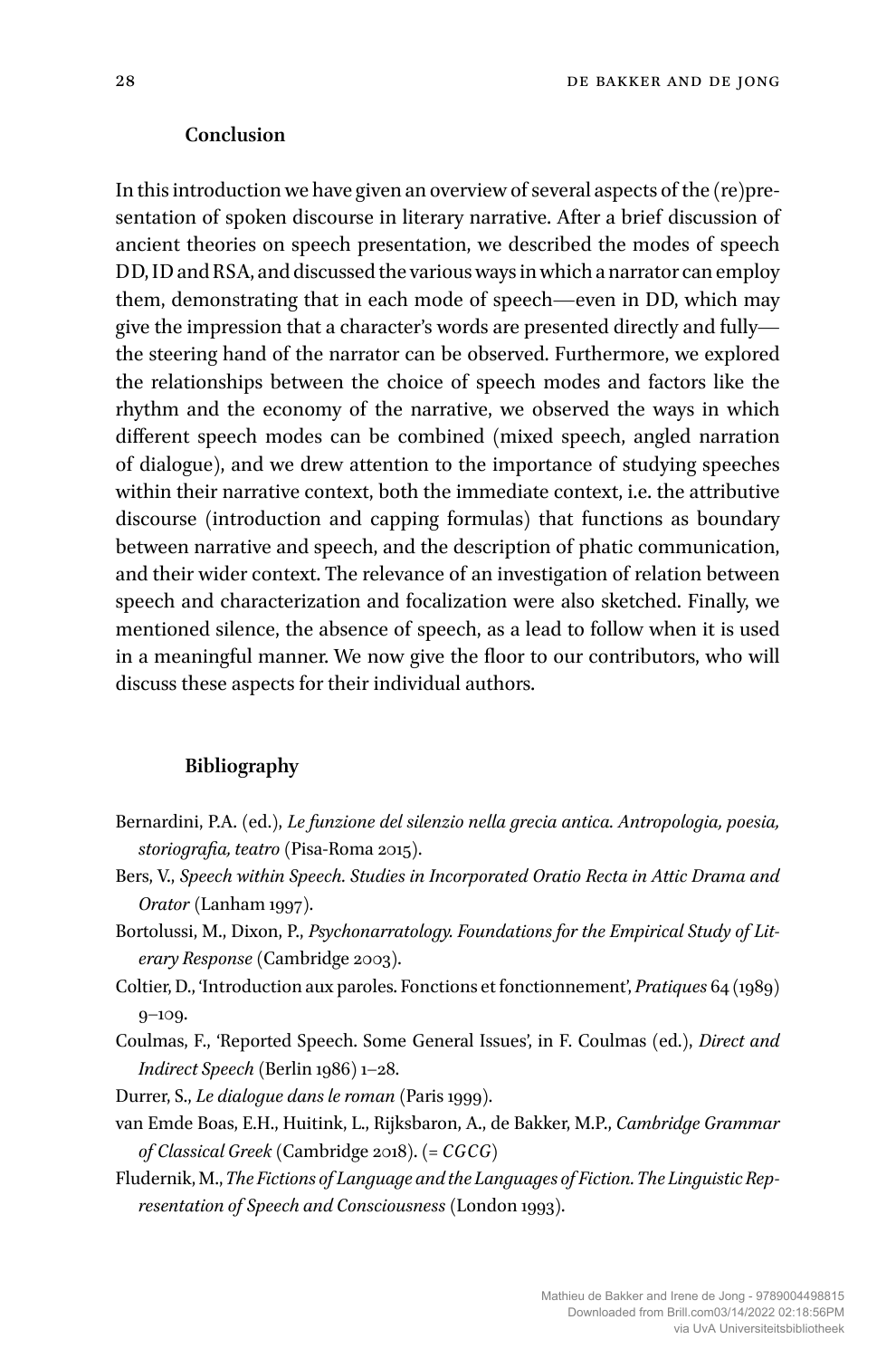- Genette, G., *Narrative Discourse. An Essay in Method* ([1972 French original] Ithaca, NY 1989).
- Gera, D.L., *Ancient Greek Ideas on Speech, Language, and Civilization* (Oxford 2003).
- Gray, V.J., '*Mimesis* in Greek Historical Theory', *AJPh* 108 (1987) 467–486.
- Halliwell, S., 'Diegesis—Mimesis', in P. Hühn, J.C. Meister, J. Pier, W. Schmid (eds.), *Handbook of Narratology* (Berlin-Boston 2014).
- Guignery, V. (ed.), *Voices and Silence in the Contemporary English Novel* (Cambridge 2009).
- Highet, G., 'Speech and Narrative in the *Aeneid*', *HSCP* 78 (1974) 189–229.
- Jakobson, R., 'Concluding Statement. Linguistics and Poetics', in A. Sebeok (ed.), *Style in Language*(Cambridge, MA 1960) 350–377.
- de Jong, I.J.F., *Narrators and Focalizers. The Presentation of the Story in the Iliad* ([1987] London 2004).
- Kieckers, E., 'Die Stellung der Verba des Sagens in Schaltesätzen im Griechischen und in den verwandten Sprachen', *IF* 30 (1912) 145–185.
- Laird, A., *Powers of Expression, Expressions of Power*. *Speech Presentation and Latin Literature* (Oxford 1999).
- Lausberg, H., *Handbuch der literarischen Rhetorik*. *Eine Grundlegung der Literaturwissenschaft*, 2 vols (Munich: 19732).
- Leech, G.N., Short, M.H., *Style in Fiction. A Linguistic Introduction to English Fictional Prose*(London-New York 1981).
- Malinowski, B., 'The Problem of Meaning in Primitive Languages', in C.K. Ogden, I.A. Richards (eds.), *The Meaning of Meaning* (London 1923) 296–336.
- McHale, B., 'Free Indirect Discourse. A Survey of Recent Accounts', *Poetics and Theory of Literature* 3 (1978) 249–287.
- McHale, B., 'Speech Representaion', in P. Hühn, J.C. Meister, J. Pier, W. Schmid (eds.), *Handbook of Narratology 2* (Berlin-Boston 2014) 812–824.
- Molino,J.,Jafhail-Molino, R.,*Homofabulator. Théorie et analyse du récit*(Montréal-Arles 2003).
- Montiglio, S., *Silence in the Land of Logos* (Princeton 2000).
- Mylne, V.G., *Le dialogue dans le roman français, de Sorel à Sarraute*(Paris 1994).
- Nünlist, R., 'The Homeric Scholia on Focalization', *Mnemosyne* 56 (2003) 61–71.
- Nünlist, R., *The Ancient Critic at Work. Terms and Concepts of Literary Criticism in Greek Scholia* (Cambridge 2009).
- Palmer, A., *Social Minds in the Novel* (Columbus 2010).
- Prince, G., 'Le discours attributif et le récit'. *Poétique* 35 (1978) 305–313.
- Schulte-Altedorneburg, J., *Geschichtliches Handeln und tragisches Scheitern*. *Herodots Konzept historiographischer Mimesis* (Frankfurt 2001).
- Slings, S.R., 'Figures of Speech and their Lookalikes. Two Further Exercises in the Pragmatics of the Greek Sentence', in E.J. Bakker (ed.), *Grammar as Interpretation. Greek Literature in its Linguistic Contexts* (Leiden 1997) 169–214.